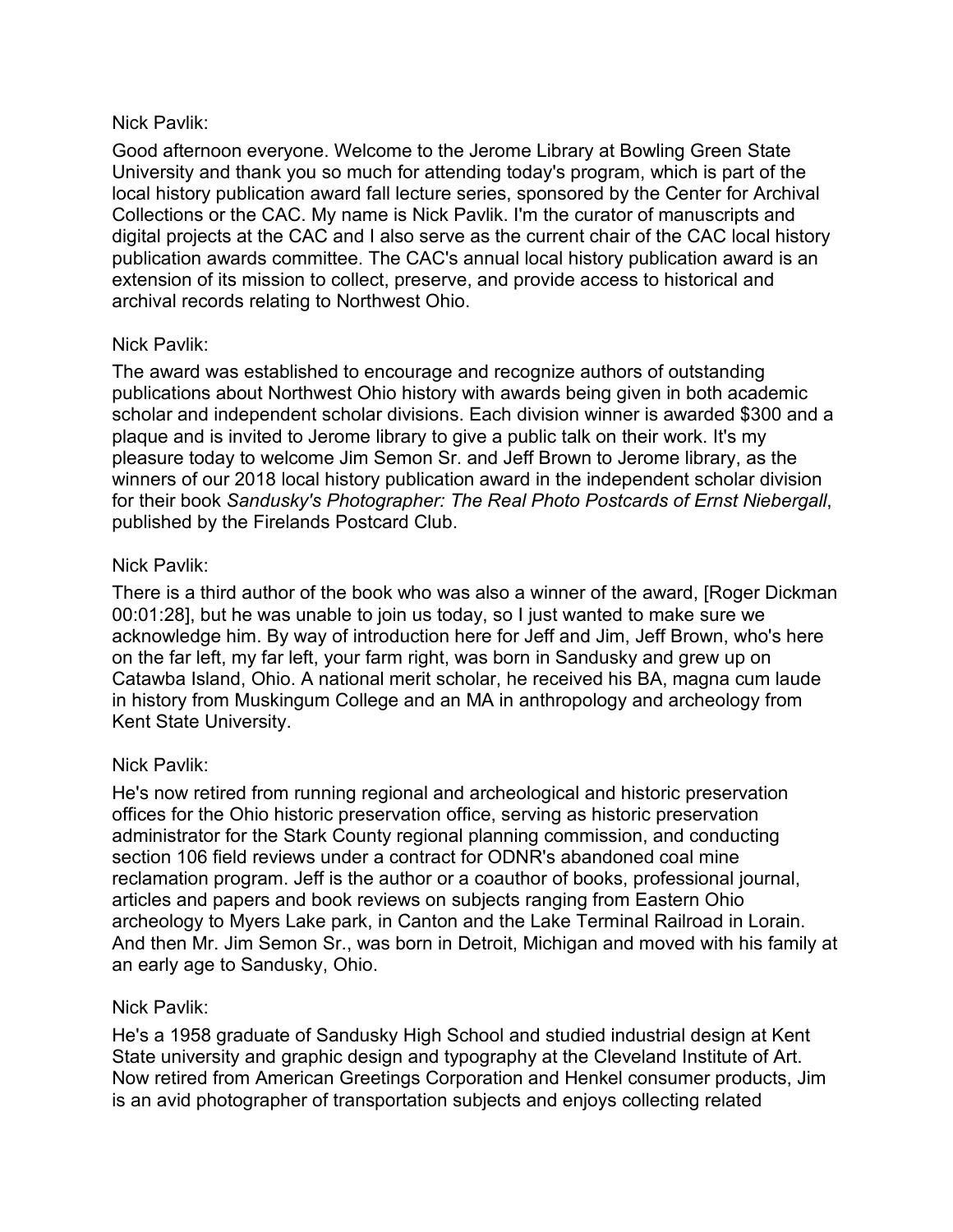memorabilia. He is coauthor of three books, one on the Nickel Plate in Baltimore on Ohio railroads and a recent book on Clydesdale motor trucks and his photos have been published and transportation books, calendars, magazines and postcards. Jim is currently president of the Firelands Postcard Club and a trustee of the Erie County historical society.

## Nick Pavlik:

As a final notes, in addition to today's program, we will also be hosting two additional local history publication award lectures later this fall. On Tuesday, October 29th, Dr. Rebecca Mancuso, associate professor in the BGSU Department of History will present on her article "The Finger Saga, One Museum's Quest to Turn the Macabre into the Meaningful," which is published in the *Public Historian*, the journal of the National Council on Public History.

## Nick Pavlik:

And on Thursday, November 14th, we'll be welcoming our other independent scholar division award winners Patricia Beach, Susan Eisel, Maria Nowicki, Judy Szor, and Beth White for a talk on their book *Caps Capes and Caring: The Legacy of Diploma Nursing Schools in Toledo*, published by the University of Toledo Press. For more information on these talks, I encourage you to visit the upcoming events page on the University Libraries' website. But, and the final note, there are some items here on the tables.

### Nick Pavlik:

Some are of course view only, but the items over here, the individual postcards are free to take for anybody who is interested. And on the far table, there are some additional copies of the *Sandusky's Photographer* book, which are for sale, I understand. So you could speak with Jim about that if you are interested in purchasing a copy after the talk. So but for now, please join me in welcoming authors, Jen Semon Sr. and Jeff Brown to Jerome Library.

#### Jim Semon Sr.:

Thank you very much Nick. It's a pleasure for us to be here. We had a lot of fun doing this last book on Mr. Niebergall. And I want to tell you a little bit more about myself first, and then we'll talk a little bit more about Mr. Niebergall and the book, and Jeff is going to cover the research we tried and actually worked very hard on, to make sure we had captions that were correct. We knew a lot of historians would look at it. We wanted it to be more than just a picture book of postcards. So Jeff will cover the details very carefully. I began collecting railroad Lake boats and truck postcards in 1966, along with my own photography, I was fascinated with transportation subjects and early, early age, as a young boy.

#### Jim Semon Sr.:

I remember driving to Cleveland with my mom and dad in the car and if we saw a train or a truck, I got pretty excited. Dad would have to stop or slow down. I first learned of Ernst Niebergall early railroad photos, in Brotherhood of Locomotive Engineers weekly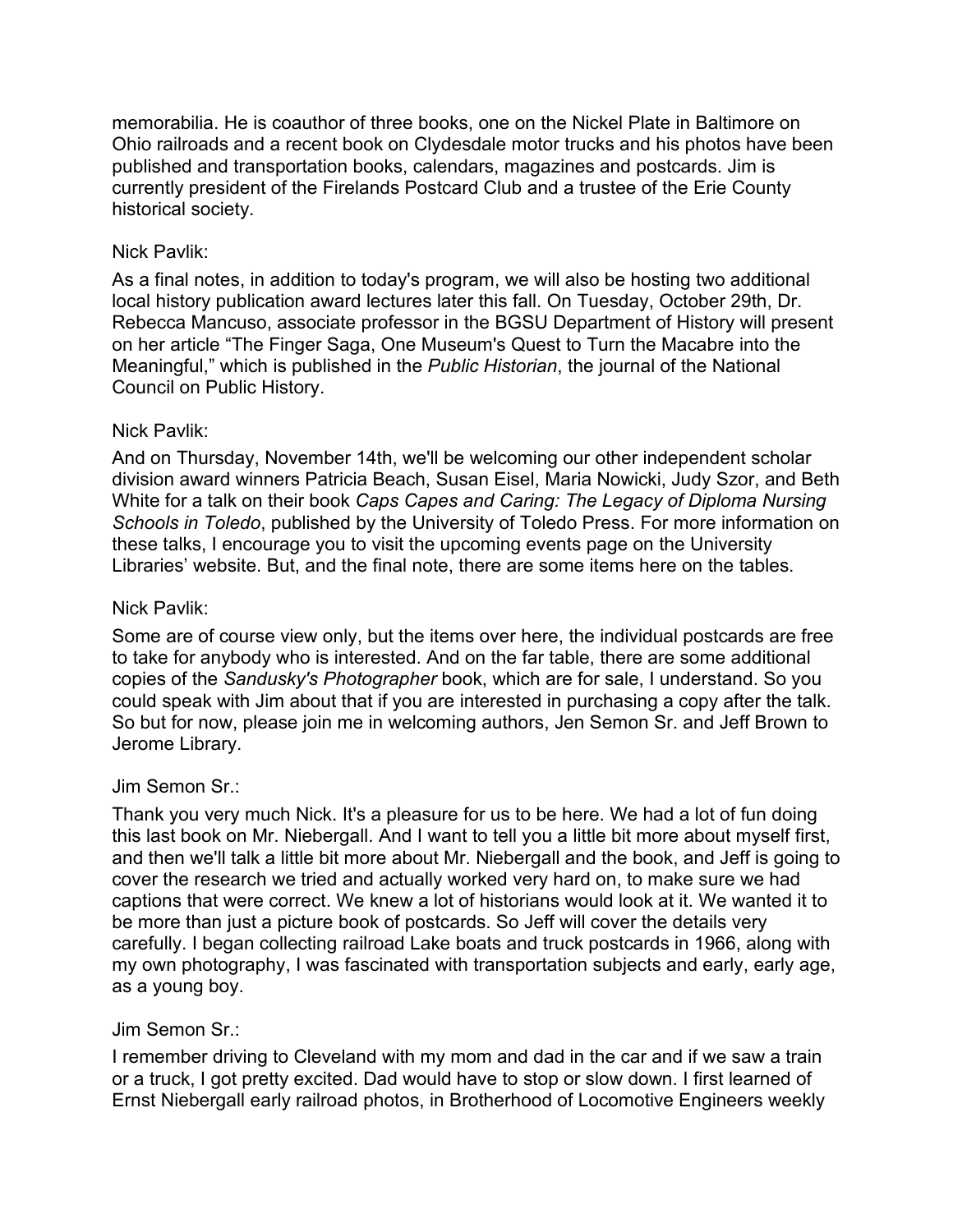newsletter, which was published April 6th, 1979. Before that, I didn't know a thing about Mr. Niebergall. I saved this, you can see it after the talk, but this is actually the two page spread of Mr. Niebergall's photographs. Now, the thing that was sad, they said, "A photographer" but they didn't identify who he was.

## Jim Semon Sr.:

But when I saw that, and I had a friend at The Brotherhood of Locomotive Engineers on [Beilock 00:06:28], that gave me that copy, I said, I got to learn more about this and who took those pictures. I was impressed. The early photographs of speeding trains that weren't blurred. And being a photographer, I knew that would be pretty difficult to do. My research took me to the haste library in Fremont. And I reviewed many of the transportation images there that Charles Frohman had donated to the library and had some of the prints that I saw made from my collection.

#### Jim Semon Sr.:

At that time, they've actually make me a glossy photograph from the negative that was there or they would copy it for me. Later I met Ernest Walbourn, who was the dock superintendent at the docks in Sandusky, Ohio. And Ernest was also a casual friend and Mr. Niebergall's and fact digress for a minute. On Sunday mornings after church, he would always stop by Ernst department and bring him a pint of ice cream and a newspaper. Now later on you'll find out, Ernst had very few friends, was always single and had no relatives. So he was befriended by Mr. Walbourn.

## Jim Semon Sr.:

He gave me some original prints that he had gotten from Ernst and he also told me about his friendship with her in Ernst Niebergall. That's how I learned about the ice cream and the newspapers. Ernst creativity absolutely amazed me that you'll see on the back of our book, that's a kind of Canon camera he used and we'll talk about that a little bit later, I now own that camera. But to be able to go out and take speeding trains and not have them blurred to me it was just absolutely amazing.

## Jim Semon Sr.:

Besides that, his vantage point, the shots he would take, he would try to V up, above the train, coming under a bridge for example, or get down low or even have a train go through, what we've known was the track pants, where they would scoop water on the fly and he would take photographs of that. Amazing, amazing. In my opinion. I purchased his camera in tripod from a registered class white ad in 1982. The seller was [Bob Franks 00:08:42], another one of his friends, casual friends.

#### Jim Semon Sr.:

And the photo is, as I said the photo of the cameras on the back of our book. I worked with Rex Rhodes, the editor of the Sandusky register on in an article entitled Ernst Niebergall 1976, 1954 on August 28th, 1983. In the article, I suggested a book should be written, 36 years later, be got it done. That was not part of the plan, but that's the way it worked out. I joined the Fireland's Postcard Club in 2006 have been president for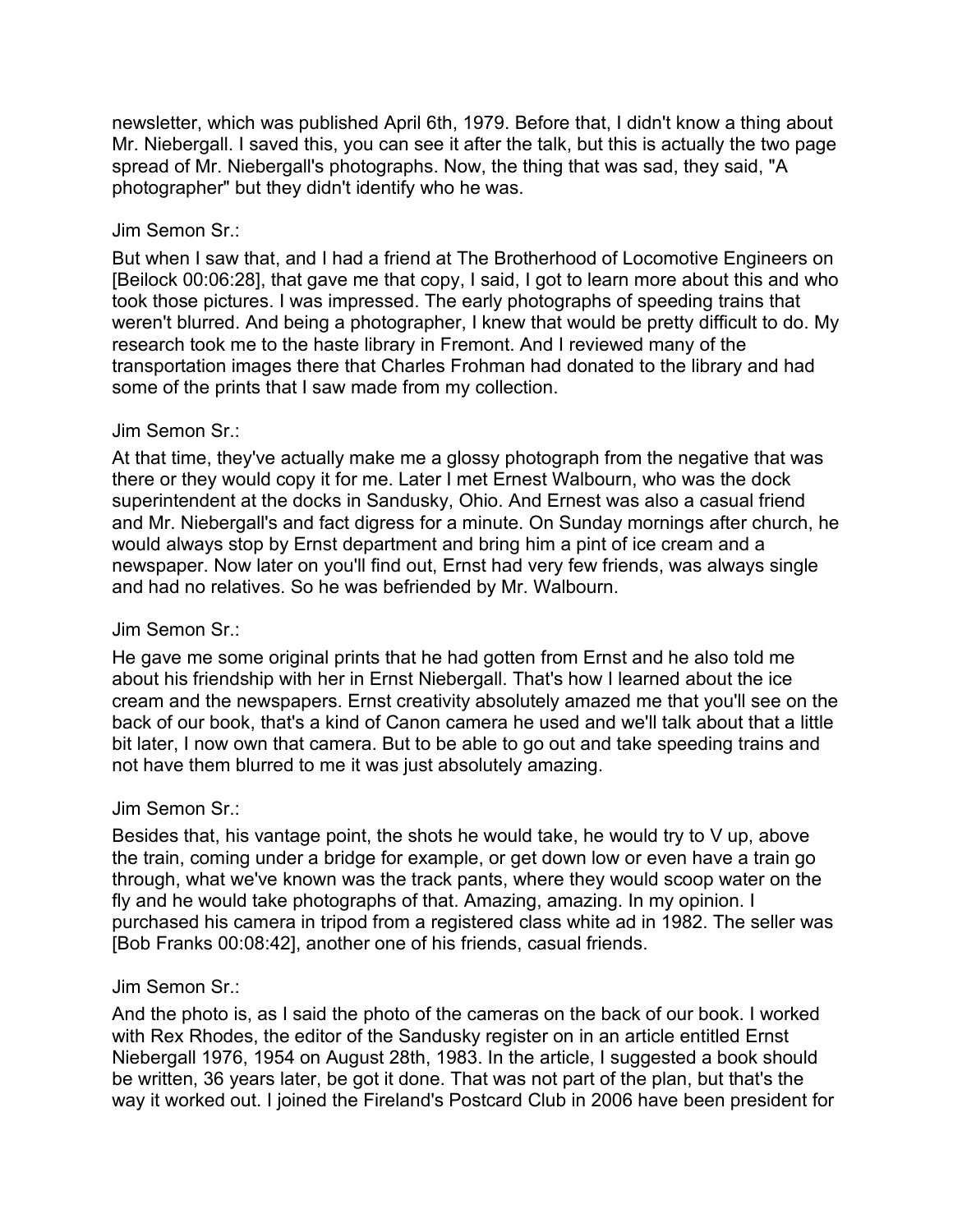the last eight years and learned that the club members had many Ernst Niebergall cards, no surprise there.

### Jim Semon Sr.:

We decided to give Ernst Niebergall, the recognition I felt and they felt he deserved four years ago and our club donated \$3,400 to 18 area local historical societies and museums, including the Hayes library, I might add from our book profits. So this was not for me, it was not for Jeff, this was something we wanted to give Ernst the recognition, admittedly quite late, but he got the recognition I thought he deserved and we thought it was a way to give back to the community. So we felt that that was really a good, good arrangement.

#### Jim Semon Sr.:

Little bit Ernst Niebergall, he was born in Cologne, Germany in 1876 immigrated to the USA in 1906, February 1st in 1906. And what's interesting, he came to the USA but he immediately, or at least soon went up to Montreal Canada and we think because his mother had a relative there, he did some photographic work with that relative. By the way, we also know he came to this country as an experienced, accomplished photographer.

## Jim Semon Sr.:

He brought a lot of his equipment with him. So he had training in Germany before you came here. He came to Sandusky in 1908, he was 32 years old. The other big question that we've never been able to understand. Why did he choose Sandusky Ohio of all the places to go out of Montreal, why did he come to Sandusky? We still don't know the answer. Do we?

Jeff Brown:

No.

## Jim Semon Sr.:

We tried to find it through all the files they have, which are wonderful at the Hayes, but we could not answer that question. Real photo postcards became very, very popular and we think to augment his commercial business, he went into the postcards, like you see the copies up here on the table. As an example, 1000 card blanks that could be exposed with a dark room, cost him \$6 and 76 cents. So he was selling cards for five or 10 cents, at the end of the day, still brought him some income. He never married, had no relatives, but did set up the commercial business.

## Jim Semon Sr.:

And I'll talk a little bit about later about where he lived. His letterhead was very interesting. Photographs tell the truth. Photographs live forever. Very creative use focal plane shutters, I mentioned before, but read it appeared again. Photographs live forever, Photographs to tell the truth. On September 4th, 1918, the federal agencies, seized cameras, his photo equipment, and he had no US citizenship. He as we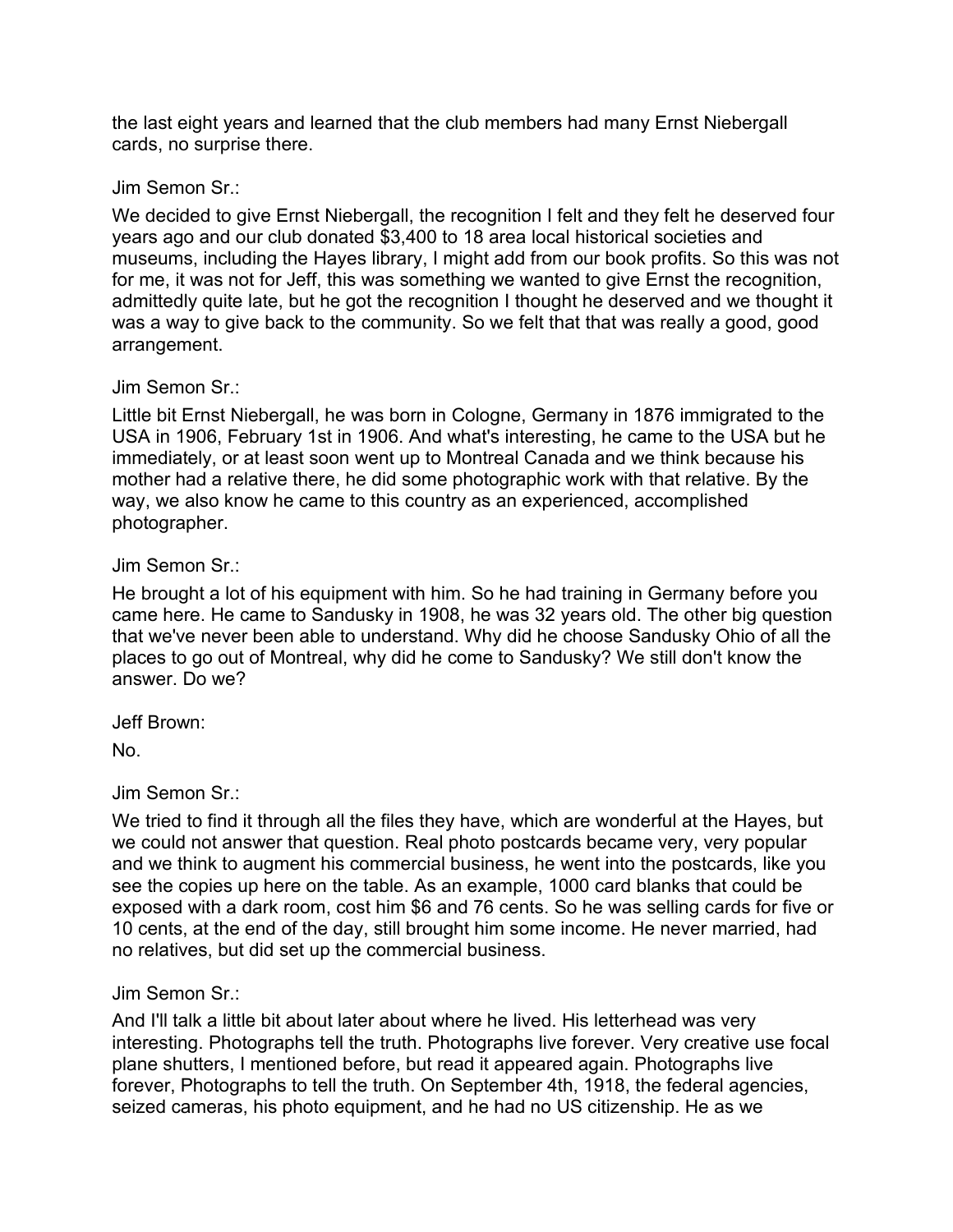understand it, he chose not to get us citizenship because his father had an estate that someday would be his, he didn't want to lose that. So by making that bad decision, he was out put out of business until after the war.

### Jim Semon Sr.:

In the late 1920s, postcards declined and were replaced by printed color postcards. And by the way, Ernst never got involved with color photography. He was strictly black and white. He focused on commercial work, customers included [Heinen Dolk 00:12:40], GNC Foundry, Pennsylvania railroad, Laura Lake Dot company, Deluxe Outdoor Advertising, Great Lakes Dredge and Dock. He also did animal photographs for national geographic. And by the way, he loved his animal photographs and he did a good job of selling those images to national geographic.

#### Jim Semon Sr.:

And on the table right here is an example one that I was able to find, which is right here. It's a family with a cow and calf pass that one around. It's kind of neat, but that was something that he enjoyed doing. His total photography expenses from 1908 to 1940 was \$22,414. That's a long time. He lived a pretty meager lifestyle. How do you identify his real photo postcards? [Marilyn 00:13:43] probably knows, but there are four ways we know of. You want to say one?

## Marilyn:

He'd write it out of the negative.

## Jim Semon Sr.:

He'd write it out of the negative or it'd be exposed on the front of the card. Sometimes he put his name on the front of the card. Sometimes he would... and first of all, his printing style was very unique. He never misspelled English words. He was amazing. He didn't misspell anything. He used all capital letters. That's okay. His numbers are the front of the card were another indication he frequently would number what number card it was. I think that's so you could go back and reproduce that again.

#### Jim Semon Sr.:

And later on he had his name printed on the back of the cards. On the one edge. He always lived in rented apartments in Sandusky, four apartments that we know of. He was at 408 camp street. There's a photo in our book of a neighbor in 1910 and actually on page 113 of our book. Then he went to 533 Pearl street. And we know that from a 1914 newspaper advertisement that he had for his business, he went to 1022 Pearl street, we saw that on 1932 and 33 invoices, and then he went to 527 Decatur street, 1952 to 54 in the phone directories and also was listed as his, as his residence at his death.

#### Jim Semon Sr.:

On the onset of world war II. What do you think happened? His cameras and photo equipment were once again confiscated. At that point, we think he began to lose interest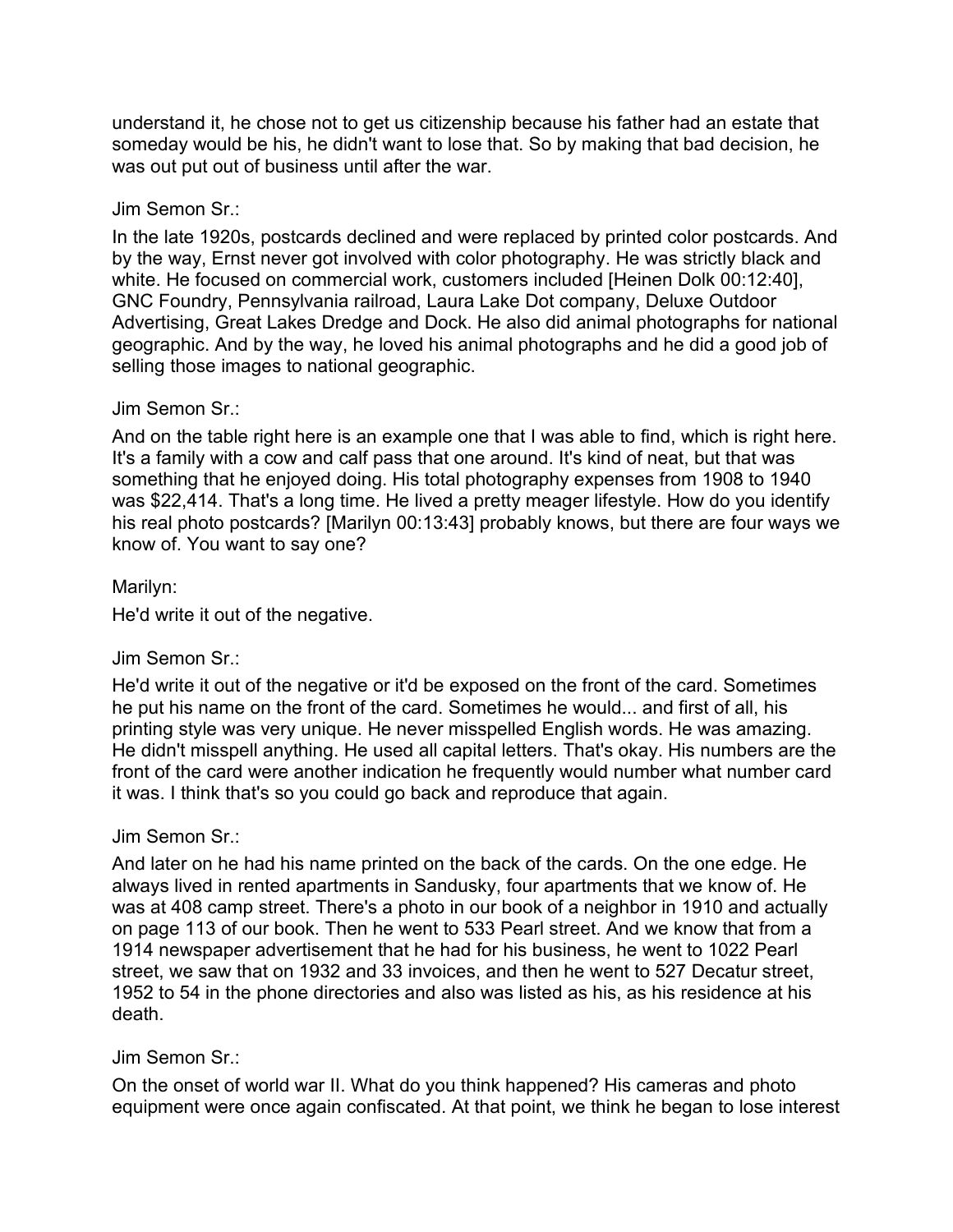in photography. As I said, he never worked with color photography. He did make some income with prints from old black and white negatives. We know he sold those. The other thing that kinda hurt both Jeff and I, when we discovered it, he would take the emulsion off of the glass plates and scrape it off and sold those glass plates to the Sandusky fire department to use in fire alarm boxes of all things.

### Jim Semon Sr.:

So we often wonder what images were lost when he made that decision. Now there's still a lot of images that at Hayes, so everything's not lost we often wonder what is indeed gone. We also know that he took a job at [Cedar 00:16:09] point and we don't know what he did there. We don't think he was a photographer. But we do know during world war two, the reason they compensated his cameras, he was taking pictures of boats at Cedar point and that was a big no-no. And so they took his cameras everything away. I said before, he was very reclusive.

## Jim Semon Sr.:

I have his last will and Testament. You almost want to cry when you read it because he died with very little. Most of the furniture was borrowed from someone else. And just led a very, very reclusive life. Without [Charles Stroman 00:16:51], a lot of his work would have been lost, but Charles donated that from Sandusky, was very good about that. And I mentioned earnest Walbourn and Bob Franks who were the other friends we knew he had. There are over 6,000 of his images at the Hayes museum and a lot of those are online.

## Jim Semon Sr.:

If you've looked online there, they've done a nice job of making those available. He died February 6th, 1954 at 78 in Sandusky and he does have a gravestone at Oakland cemetery, in Sandusky on [Myelin 00:17:22] road and we're not sure who paid for it. Several people have investigated that. Somebody obviously stepped up, I suspect one of those friends or maybe all three of them got together, put a marker in the cemetery for him.

## Jim Semon Sr.:

And there's a picture of that gravestone in our book as well. The graphics for the cover came from a 1910 Sandusky truck advertisement that I happened to buy about the time we were grewing this. And it worked out perfect for this. The only thing we thought was perfect photographer, camera, to me it was a complete picture. And this little panel on the back, this was one of his advertisements. It's actually in the frame over there that I borrowed and we put his advertisement right on the tripod of his camera.

#### Jim Semon Sr.:

But that's a story. That's how it happened. And it all happened quite by accident. If I hadn't seen that railway, the newsletter from the Brotherhood of Locomotive Engineers, I probably wouldn't have known about him for a long, long time. And maybe until I ran into Jeff, he may have told me, but that's one of the things I like about life. The way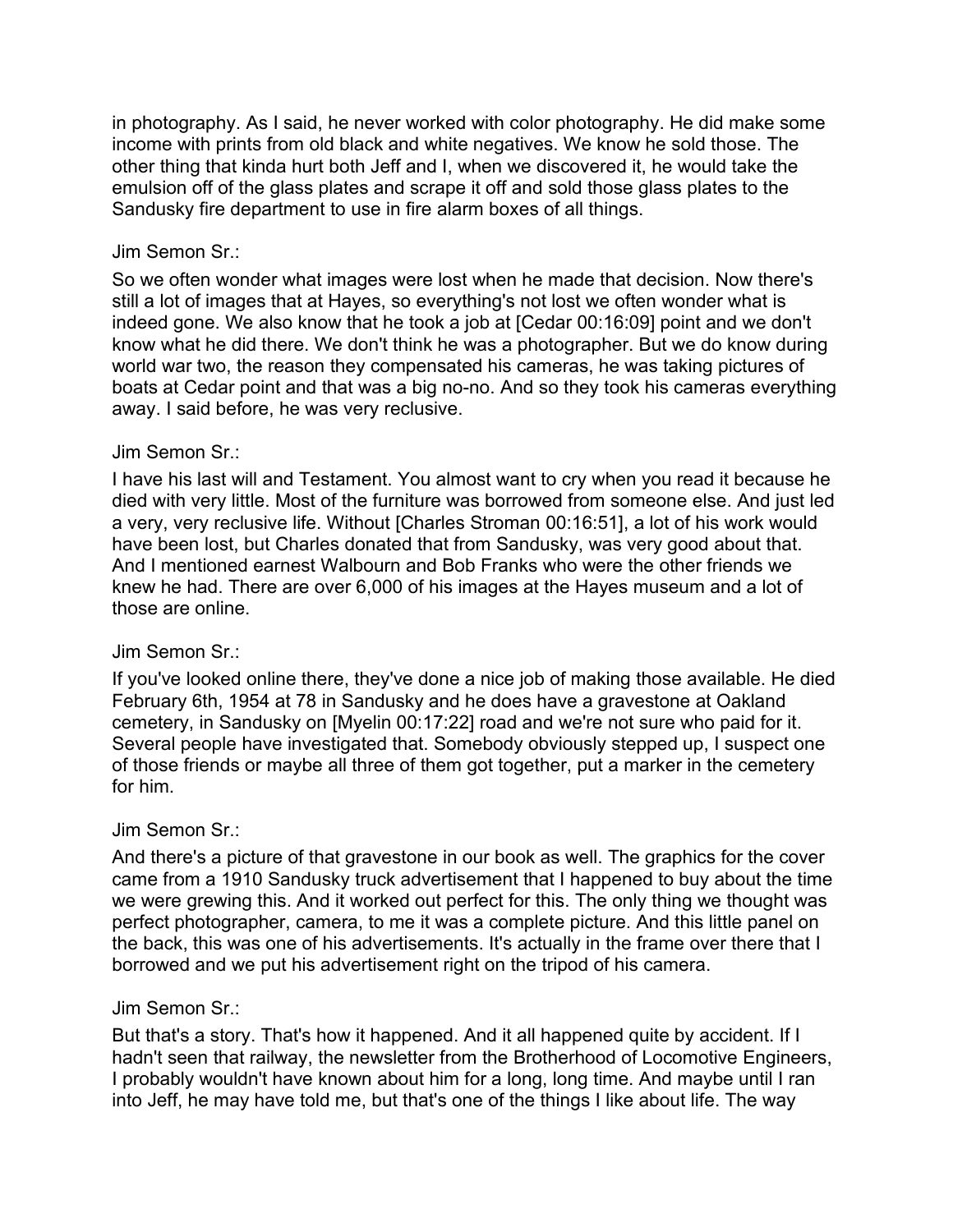certain things come your way and then it's what you do with what you learn. And this is probably an example of that. So Jeff, I'm going to ask you to come up or sit down or whatever you prefer and you can tell them the research that we've done.

## Jeff Brown:

I didn't tell Jim about Ernst Niebergall. Jim told me I've liked Jim. I've collected postcards almost as long as Jim has and had a variety of Ernst Niebergall postcards in my albums from the islands, from Sandusky, Fremont. Didn't really know anything about him and frankly it didn't pay a lot of attention to who the photographer was until I was in the postcard club. And Jim and Roger had already been talking about doing this book and recognize that I had images in my collection and said I'd be glad to help and they generously ended up signing me up as a coauthor.

## Jeff Brown:

The thing that impressed me and initially about, as Jim has mentioned the quality of Niebergall's work and the wide range of it of subjects and areas. He never owned a vehicle. His transportation was entirely by inner urban, presumably railroad at times or the generosity of a friend with an automobile. So his area of operation the farthest East we found an image that he made was [Amherst 00:19:59] at a train wreck and the farthest West was the launching of the steamer put in Bay. And its initial trials in Detroit river in Detroit.

# Jeff Brown:

Otherwise, pretty much the Sandusky Fremont over to Ruggles Beach East of Herron focusing, and the range of subjects I think everything interested in from Seagulls in flight. He would apparently feed the Seagulls down at the docks and Sandusky and then photograph these massive flocks of Seagulls in flight, trains as Jim mentioned at speed, Fremont floods, everything seemed to catch it, and of course that was an era when the technology was the promised a bright future and everyone was fascinated by the advances in technology. And I think equally so with Mr. Niebergall. I was retired as was Jim. I had worked as an historian and archeologist, but I grew up in the area.

## Jeff Brown:

I had a lifelong interest in the area and it accumulated quite a number of books and resources. And it was a fun thing for me. I got to sit down over the course of the winter before publication and then drive my wife probably batty sometimes with it and spend hours going through books to find the little minutiae. One of the things that was interesting to me as we got into this was, there's a number of mistakes and published histories and they start, somebody will do a book on Sandusky history.

## Jeff Brown:

They'll go back and they'll find a newspaper article and they'll, it'll state for instance that, that there was a waterline built from the [Cascadia 00:21:34] area to a brewery and Sandusky Dick take the crystal rock water to the brewery. Somebody will see that and they'll put it in a book. Well, the next person that writes a book sees it in the book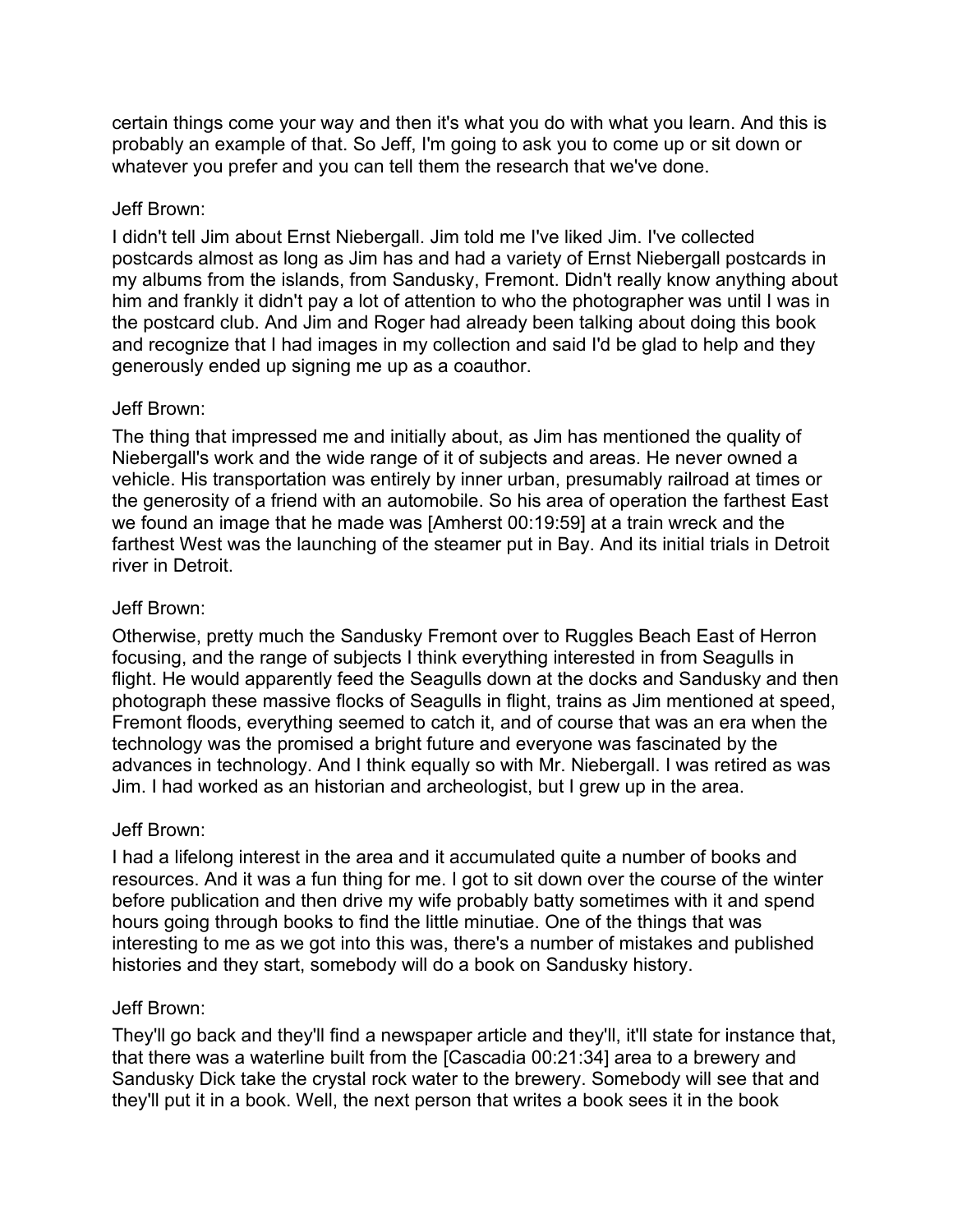newspaper article perhaps and thinks that's gospel. So it gets repeated over and over and it ends up in three or four different books and everyone assumes that's history. It's not, as it turns out. And, and initially I swaddled that too.

## Jeff Brown:

[Glen Keebler 00:21:58] who has done a book on the Cascadia history and is intimately familiar with the history of that area and his descendant from the owners of the Keebler brewing company and Sandusky and he said, "Think about it. He said, that's seven miles of building a water line through basically limestone bedrock. It didn't happen and the only substantiation supposedly for this was one picture one of the caverns of crystal rock and there's a little pipe sticking out of the rock and if you think about it, why would a pipe, there was no pump structure. There's nothing, there's no surface indication that any line was ever built, but it's just been accepted because it was printed in several books."

## Jeff Brown:

Those kind of debunking some of those things was kind of a side benefit of doing some of this. In an area, it's likely soldiers and sailors home, there are old publications that were done at the time. It opened in the 1890s that are very detailed descriptions of the buildings they built and photographs of all of them. And being old tech, I didn't do as much online research probably as I should have, Jim sometimes set me straight on that.

## Jeff Brown:

Glen Keebler, somebody like him was a terrific help in certain areas. We included the pictures that Mr. Niebergall had shot of when Mr. Keebler died that had run the Keebler brewing company, they put up a massive monument in the cemetery. Glen spend a lot of time doing the research to the point where it was made, how the stone was shipped from Cleveland to Sandusky, how it was erected, a tremendous detail and accurate history.

## Jeff Brown:

The railroads were a particular interest. They've been a lifelong interest for both Jim and me. Jim did a lot of the research. He has an extensive memorabilia and timetable collection and Jim in particular was able to identify a particular train that was shown in a picture, sometimes Niebergall, would label it by a train name. Jim would pull off the timetable and we could add into the caption then. The actual time this train was supposedly arriving at Bayview station or Sandusky station, whether if it was at Bayview, what time it was due into Sandusky.

## Jeff Brown:

I have a number of resources, the locomotive rosters and histories that are able to identify a locomotive when and where it was built and what its eventual fate became. So the railroads in particular, I think were a special interest for both Jim and me. The ships were also a particular interest and things like the old obeisance guides that are hard to come by.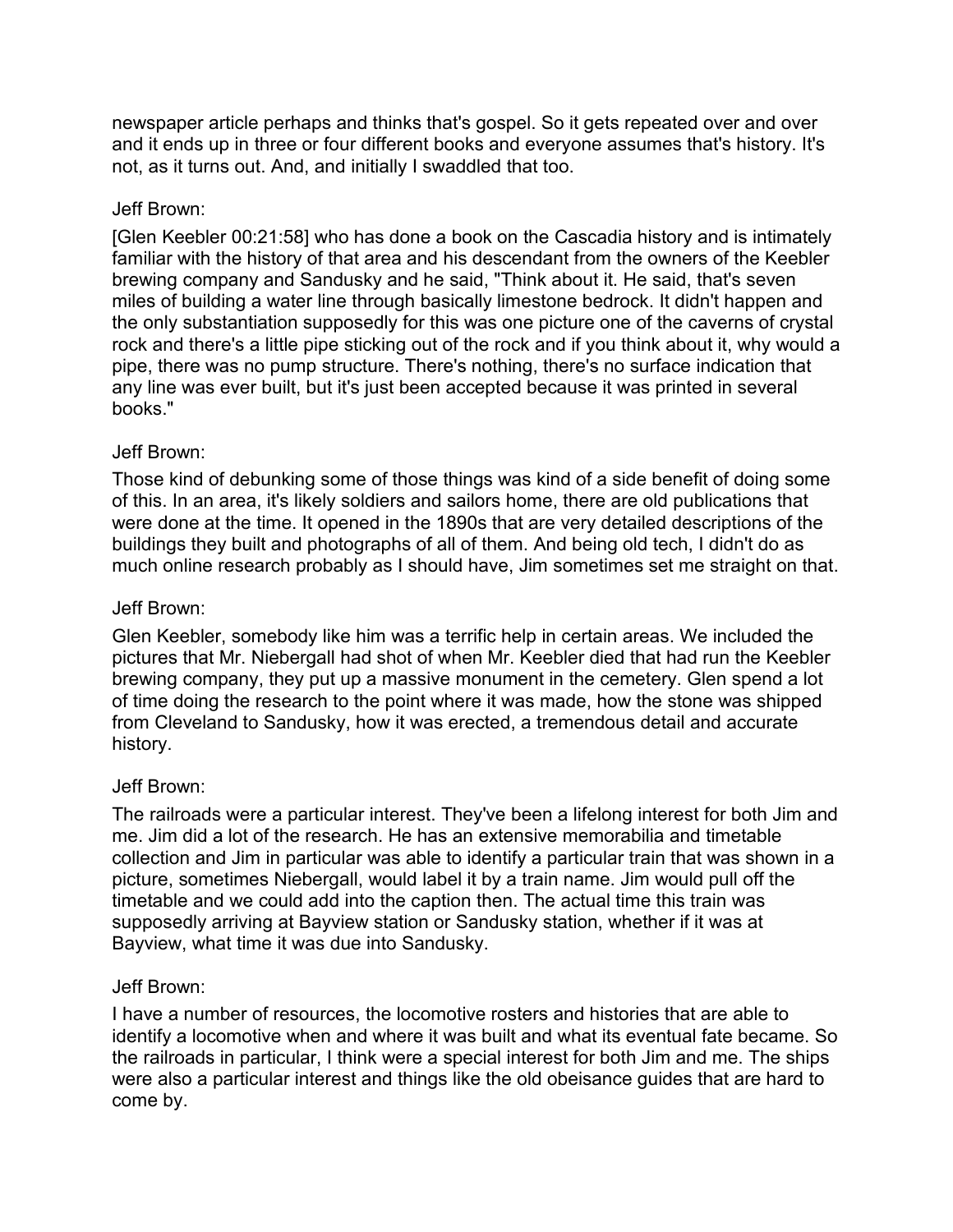### Jeff Brown:

The ship masters guides, their fleet history series, the namesake series are all useful resources. Of course the collections here at Bowling Green are tremendous and I think anyone who's doing great lakes research ignores that, does it at their own peril. So a great resource. Of course Jim was a long time truck. I had nothing to do with the truck research. Jim handled all of that.

#### Jeff Brown:

The Herron docks where a particular interest, I went to High school in Herron. And over the years the Weed and Lake Erie built those docks, one time a great coal shipping port and iron ore was brought into the port and they had a variety over the years of unloaders and coal loaders for loading coal and unloaders for taking ore out of the boats.

#### Jeff Brown:

And to date those things, fortunately in that particular case, the nickel plate historical society had a publication and the whole publication is devoted to the Herron Docks. And it makes it much simpler to identify a particular Coal unloader as being erected in such and such a year. And it was torn down and replaced by a different mechanism and whatever succeeding near that happened when slips were altered or lengthened or added. Likewise with the inner urbans when they rerouted around here and instead of through it build or vice versa and build a new station.

#### Jeff Brown:

It was a lot of fun for me just to focus on an area that I was always interested in, had the luxury of a lot of time that I could sit down and pour through books and get diverted on things that weren't always related to the book. And it was over the course of a winter when we did most of that.

Jim Semon Sr.:

Couple of Winters really.

Jeff Brown:

Yeah. Yeah.

Jim Semon Sr.: And you're in Kent and I'm in Westlake.

Jeff Brown: We had a lot of meetings.

Jim Semon Sr.: We had a lot of meetings.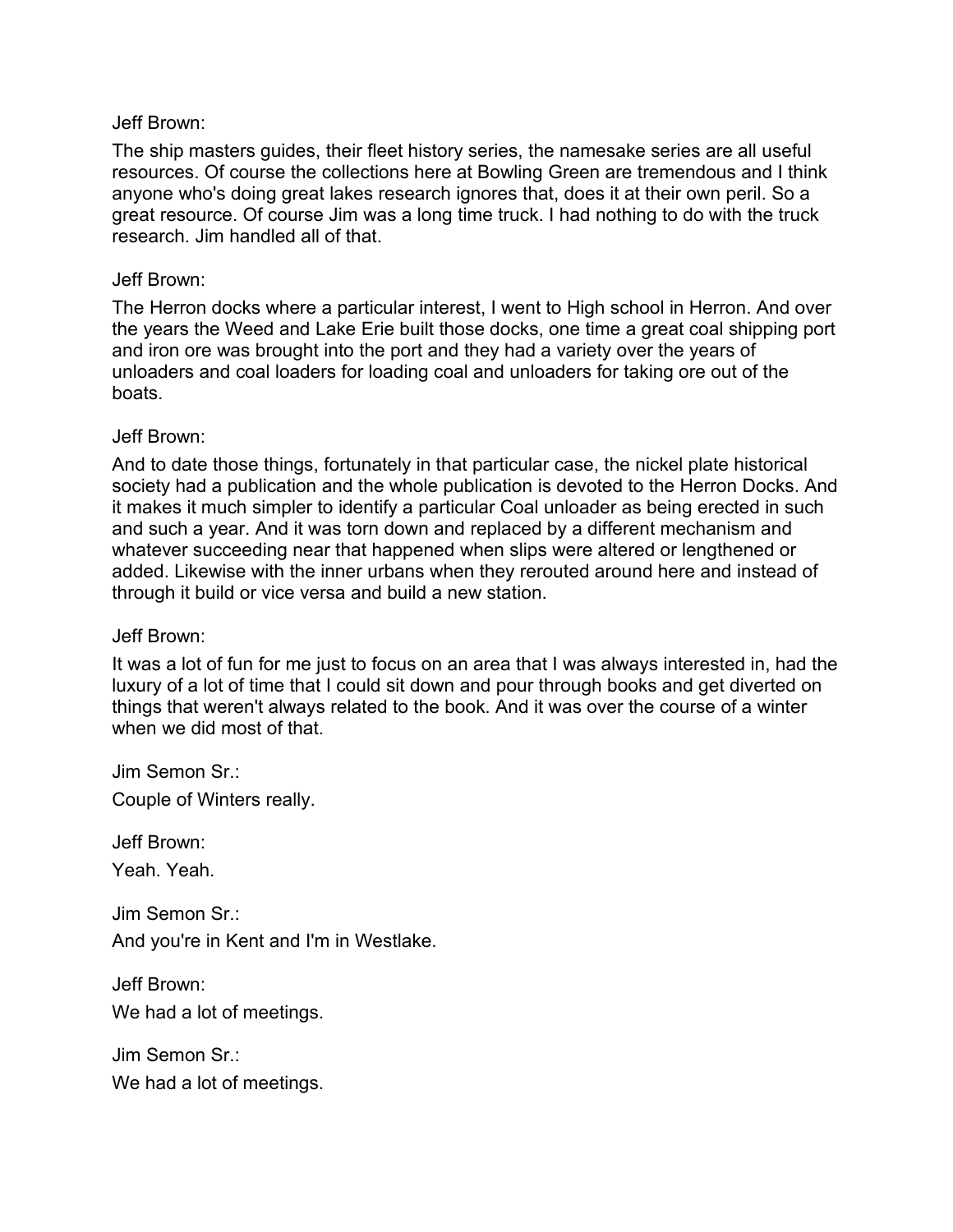Jeff Brown:

There's a restaurant down the street from Jim, called the Rustic. We had a lot of lunches there.

Jim Semon Sr.: And a lot of body's pie.

Jeff Brown:

Yeah. Jim had mentioned to me one of the intriguing things about Niebergall and the thing that really deserved correction. His pictures have been widely reproduced. And if you look at almost any publication on local history in this Sandusky area, they are Niebergall photographs. And yet they're almost never credited to Niebergall. They're usually credited to the Hayes Museum. Froman made sure that most of his surviving negatives and images were donated to the Hayes Museum. And so they're usually credited to the Hayes Museum rather than Niebergall and if they're sometimes labeled with his name.

#### Jeff Brown:

His writing was, as Jim mentioned, was very distinctive and his S always has a downturn on the S, the K will have an extension below the normal line of the printing. He did his 7s in the European manner with a cross piece on the seven. So it's a very distinctive style of writing and once you've seen a few of them, they become very recognizable. I guess I'd mentioned the technical skill. He had a great sense of humor and Jim mentioned the animal pictures, but I wanted to read the... he would photograph... It didn't come across much, but let me find the thing. Where are they?

Jim Semon Sr.:

Which one are you looking for?

Jeff Brown:

I was looking for the animal pictures that he did.

Jim Semon Sr.:

Towards back.

Jeff Brown:

Yes. There's the seagulls, that must be in the next page. Multiple ones were sold to national register. Here's a soar with her piglets and his caption on it is, "Lunch at odd hours." This one with a double row of the piglets, he calls it, "A double Becker". He sold his photos. They were one of his main sources of income by that time. Apparently he likes St Bernards. He has a bucket full of puppies here and I just purchased a car Jim, to have them all lined up in a row.

Jim Semon Sr.: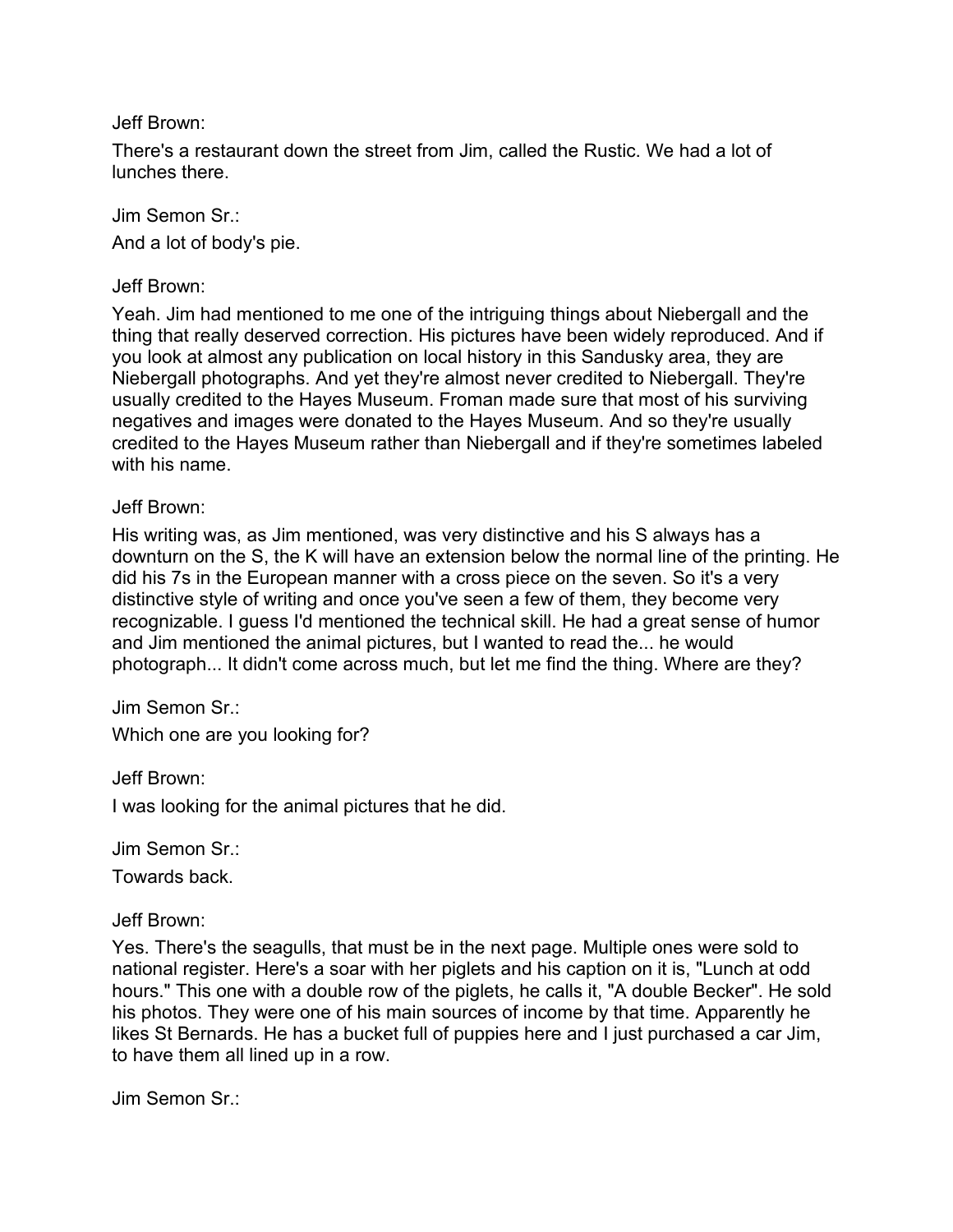Oh did they?

Jeff Brown:

Yeah. The other interesting thing I thought was, again examples of, I don't want to call it false history, but mistaken history sometimes, he shot a lot of flood photos in Fremont, and they're always labeled flood in Fremont. They're not dated usually, and they're always credited to the 1913 flood, the great statewide flood that caused such devastation and statewide killed over 400 people.

## Jeff Brown:

They're not, and it's easy to do that, but they never dug into it. Apparently Fremont, in the preceding year also had a massive flood and in 1912, the river was jammed up with ice. And there are images he took of people lined on the bridge looking at the ice jams, and he labels them, the ice jams. That didn't happen in 1913. And as near as I can determine, I've never found an image that we've been able to verify was taken in the 1913 flood. And my assumption is just a pure guess was that the devastation was so bad that year that he was unable to get to Fremont to photograph that in the immediate aftermath of the flood. It's just a correction of mistaken history, granted it's a small point, but I think those things matter so that, I mean there's not a lot.

Jim Semon Sr.:

The only other thing you might want to comment on, the fact that we found two cards that Ernst sent, he himself signed and sent.

Jeff Brown: Yes.

Jim Semon Sr.: They're both in the book.

Jeff Brown:

They're both in the book. There was one...

Jim Semon Sr.:

And the one that he initialed is when we determined his middle name was Rudolph.

Jeff Brown: Yeah.

Jim Semon Sr.: E-R-N. We didn't know what his middle name was.

Jeff Brown: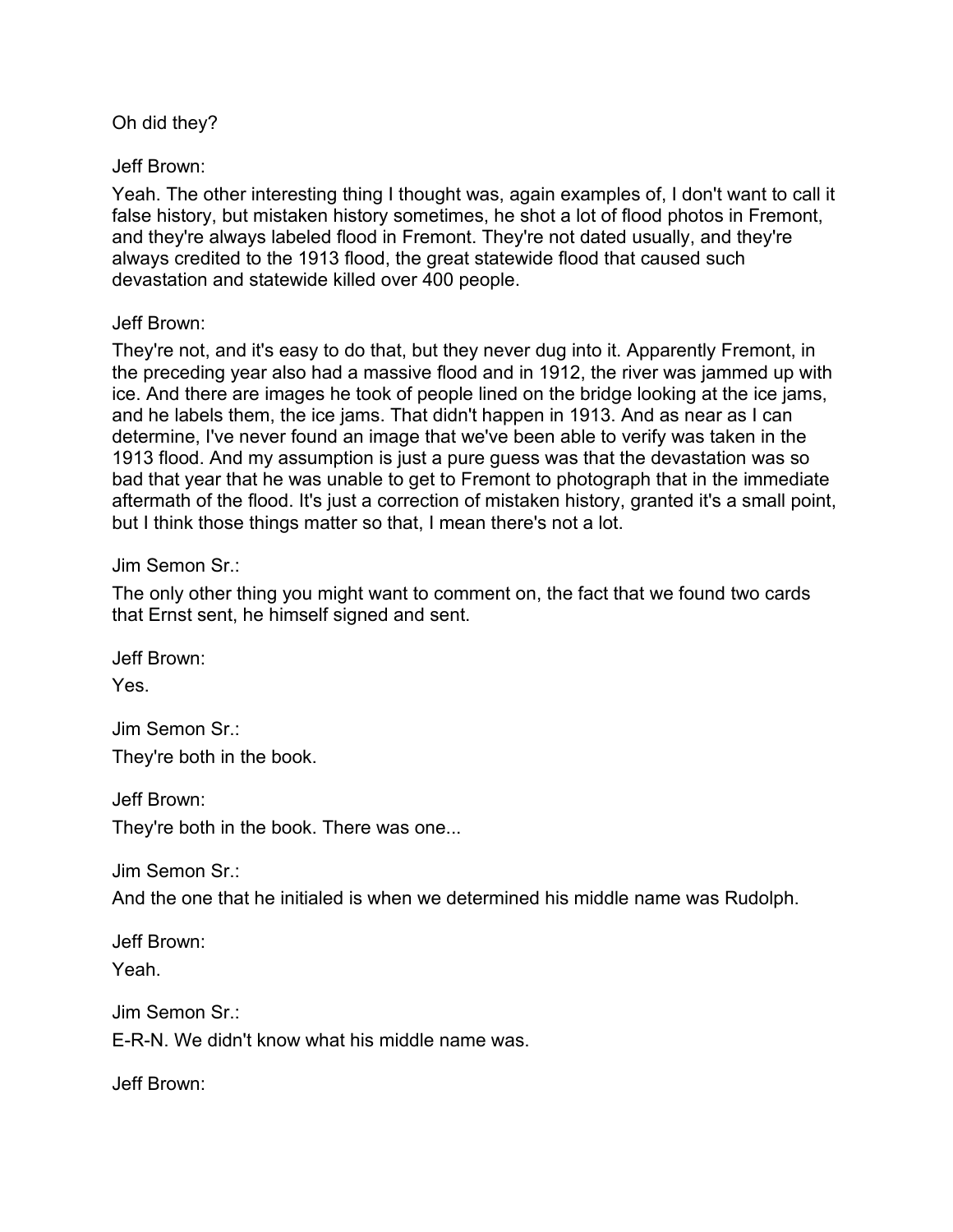This image of a cement works at Bay bridge, he was confirming an order from the Smith Novelty company in port Clinton that sold "Postals" souvenirs of local interested. It indicates his approach to the business that it says, "Any order of this kind, no matter how small will be executed." And in another card he quotes his price per card, something like 3 cents,

Jim Semon Sr.: Yes.

Jeff Brown:

I think if you bought them wholesale. And he had certainly a sense of aesthetics I think, which to me was revealed in this picture taken at Bay point on the Southeast tip of Marblehead peninsula. And it's almost a still life and it's just, to me it kind of exudes serenity, the long bridge that the boat in shadow and faintly in the background is in the urbanized build up skyline of the city of Sandusky.

Jeff Brown:

And like any photographer, he has thousands of images and you'd come across ones that you'd think there's nothing special about that one. But his best work I think is equal to almost any contemporary of his time. And to see some of these images of steam trains running at 50, 60 miles an hour with a large format camera like that. And the clarity is... How did he stop that? It was highly unusual in railroad photography to have anyone do, usually if railroad photographs that you're opposed, the train would be stopped on the track. Sometimes the people would stand around the engine, but defined photographs of that quality really highly unusual. I think he was a much greater talent than has ever been recognized. Anything

Jim Semon Sr.: Sounds good.

Jeff Brown: That comes to mind that I missed Jim?

Jim Semon Sr<sup>.</sup>

Nope. You'd be anxious to AQs, any questions or answers? We're glad to answer.

Marilyn: What size glass plate was he using?

Jim Semon Sr.:

He had all different sizes.

Marilyn: So he usually use by 10? [crosstalk 00:31:42] and the four by five?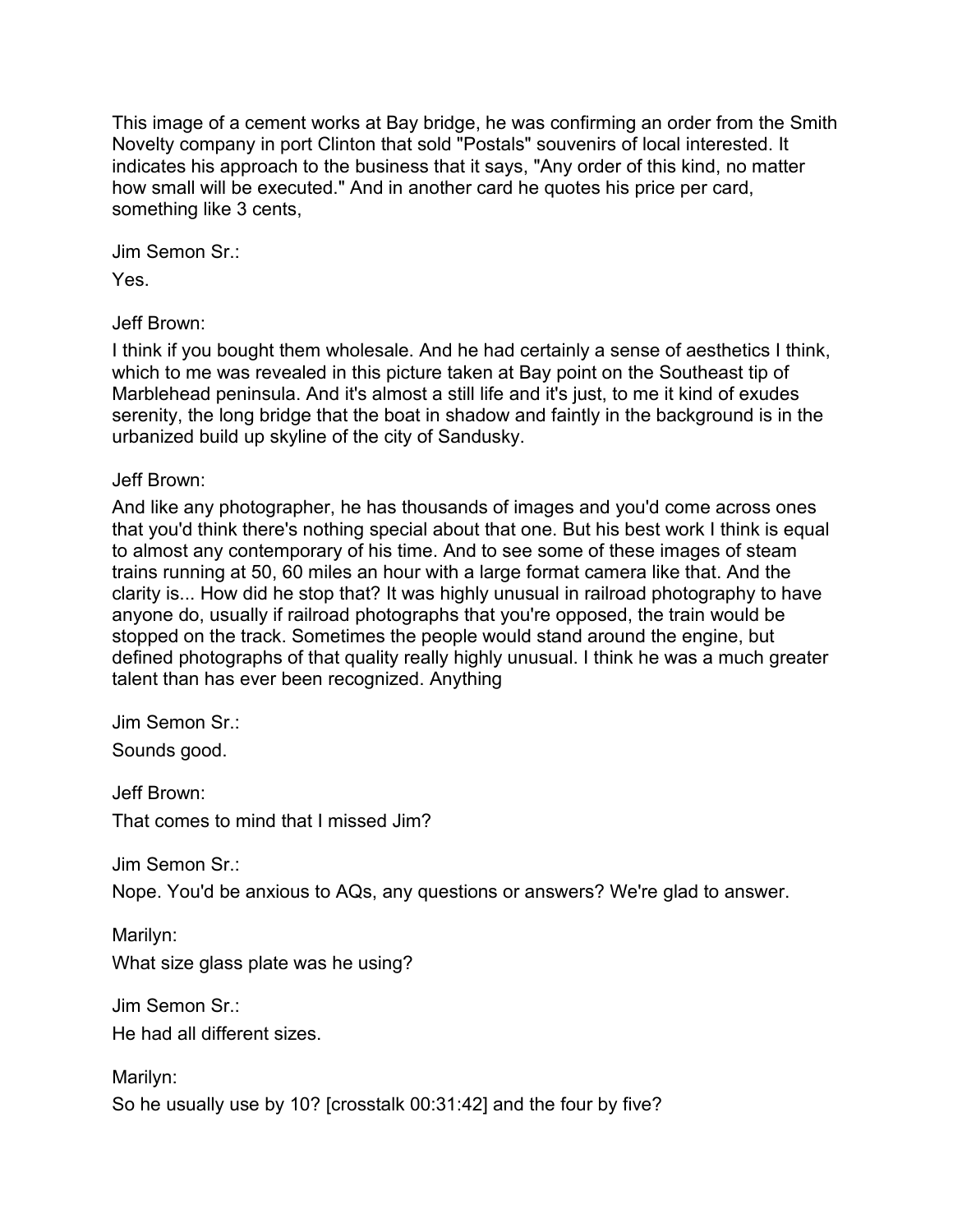Jim Semon Sr.:

You'll see the ones down here, four by fives. That was pretty much four by five and eight by 10 what most of it. But he also had several panoramic cameras. We haven't found any negatives for that. We know that that one shot was... the one soldiers home, was a panoramic camera.

Jeff Brown:

Yes.

Jim Semon Sr.:

And we know that he took, in later life, in the late thirties, he was doing a lot of work with organizations and groups where he had large groups of people at Jackson Junior High School for example, in Sandusky, which was relatively new at the time. He took a lot of photographs there and use that panoramic camera to get the entire group.

Jeff Brown:

And at one time, didn't he own 14 cameras?

Jim Semon Sr.: Yes, he own 14 cameras.

Jeff Brown:

I don't know that he ever got them all back from the government.

Jim Semon Sr.: I have one camera, that is-

Jeff Brown: It's only known survivor.

Jim Semon Sr.:

I don't know of any others that exist, but that was just, and I'm not one of the persons that I... when we lived in Sandusky, I was not wanting to go through classified ads. So again, that had to be devine that I would open the paper and find that and get it. [Bonnie 00:32:49] couldn't believe I could find it that fast. And by the way, our wives are in the back and they've been very patient. They've heard this before, but they still wanted to be here today. So we thank them for being here. Bonnie and [Sue 00:33:00].

Jeff Brown:

Which was in their arms.

Jim Semon Sr.:

And I think they found the same colors to wear tonight and they kind of match.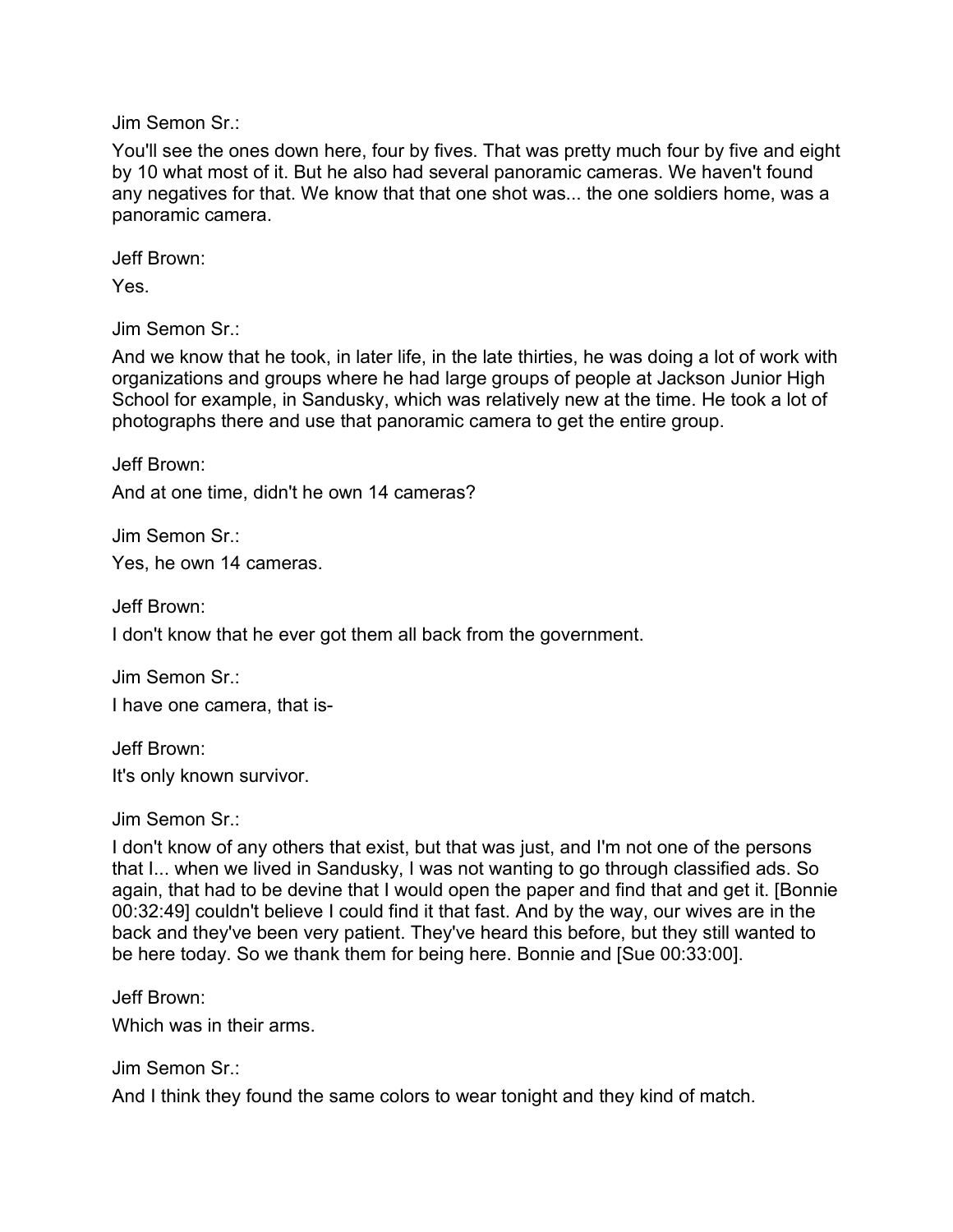Speaker 6: I have a question.

Jim Semon Sr.: Yes.

Speaker 6:

I'd like you to discuss the writing process of your book. Who wrote what? or how did you do your page layouts for your photographs and composing your chapters or whatever.

Jim Semon Sr.: Very, very, very good question.

Jeff Brown:

Yes.

Jim Semon Sr.: No.

Jeff Brown:

Jim and I worked pretty much, the two of us did most of the writing on the actual book. Roger was a long time collector of Ernst Niebergall images and postcards and knowledgeable about them. And Roger and Jim were the two that originated the idea of the book, not me. [crosstalk 00:33:38]

Jim Semon Sr.:

And Glen Keebler.

Jeff Brown:

And Glen Keebler. I came in late on that process. But because I've written before and Roger had not, and Jim had written before and we worked by computer and together we would hold meetings every couple of weeks sometimes. And I would research a lot of the ships for instance of the Herron docks and we had the printer had given us copies of all the images and we had already figured out what images we were going to use and then researching the images.

Jim Semon Sr.:

I think we need to stop there for a second.

Jeff Brown:

Yes.

Jim Semon Sr.: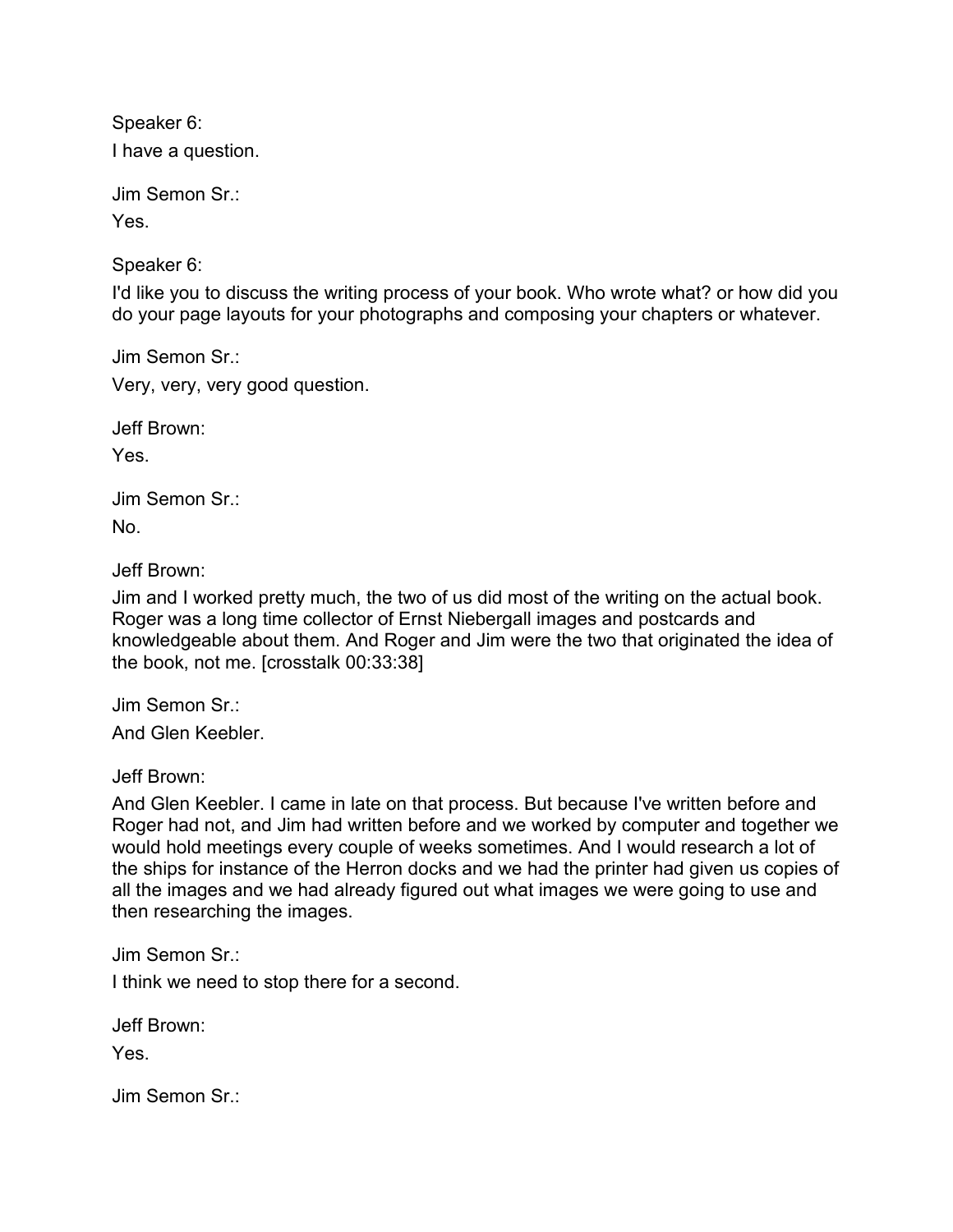Because how we did all the contents of the book, we ended up with about, from our members and our own collections about 500 postcards. And we knew we weren't going to do a bit of that. We actually got more in the book than we had planned, but we took all those in groups, tried to determine where the commonality was, there were enough Sandusky, enough soldiers home. And towards the end of the book we still have a miscellaneous chapter. We had a few animals and a few things that we just couldn't categorize anywhere else.

## Jim Semon Sr.:

So, that was the starting point. And then once we had the contents determined, that as Jeff said, we each started to work on captions. And it was interesting because I would sometimes do, I thought the perfect caption and then Jeff would say, "Well, there's a couple of things here." So we had enough time to work it out that the one I did do the biography in here based on the information I had gathered from the Hayes Museum primarily.

## Jim Semon Sr.:

But I still had Jeff and Roger looking over my shoulder and Glen Keeper who is not close by, but they all had a chance to look at it and offer their comment and critique. This book was probably critique a lot and I know you and I critiqued it A lot.

## Jeff Brown:

It was an ongoing process. I would write half a dozen captions and send them, emailed them to Jim. He would look at them and if he thought they were great, he would forward them on to the printer. We had already decided on the basic layout. We altered that a little bit as we develop captions and thought, now this fits better here. But for the most part we had a basic layout already. Roger and I pretty much did that ourselves. The printer was one [Atkins 00:35:55] printing in Lakewood is a tremendous outfit to work with or a small outfit, but-

## Jim Semon Sr.:

They're small and they work everything electronically. So we changed things, was easy to make adjustments and changes.

## Jeff Brown:

And we would make adjustments even between this thing went through three printings and small ones and every one had correction. You can look at something six times in your eyes, see what they want to see and you put it aside and then jumps out. Two days ago I found two things. They're very minor, but I thought, "How did we miss that for all these?" So Jim would look at a caption, he would send me things and I would do a little additional research or check them was a dual process.

## Jeff Brown:

And we would get together pretty regularly at Jim's house usually. And review this and decided where we were going with some of it. There were what research needed to be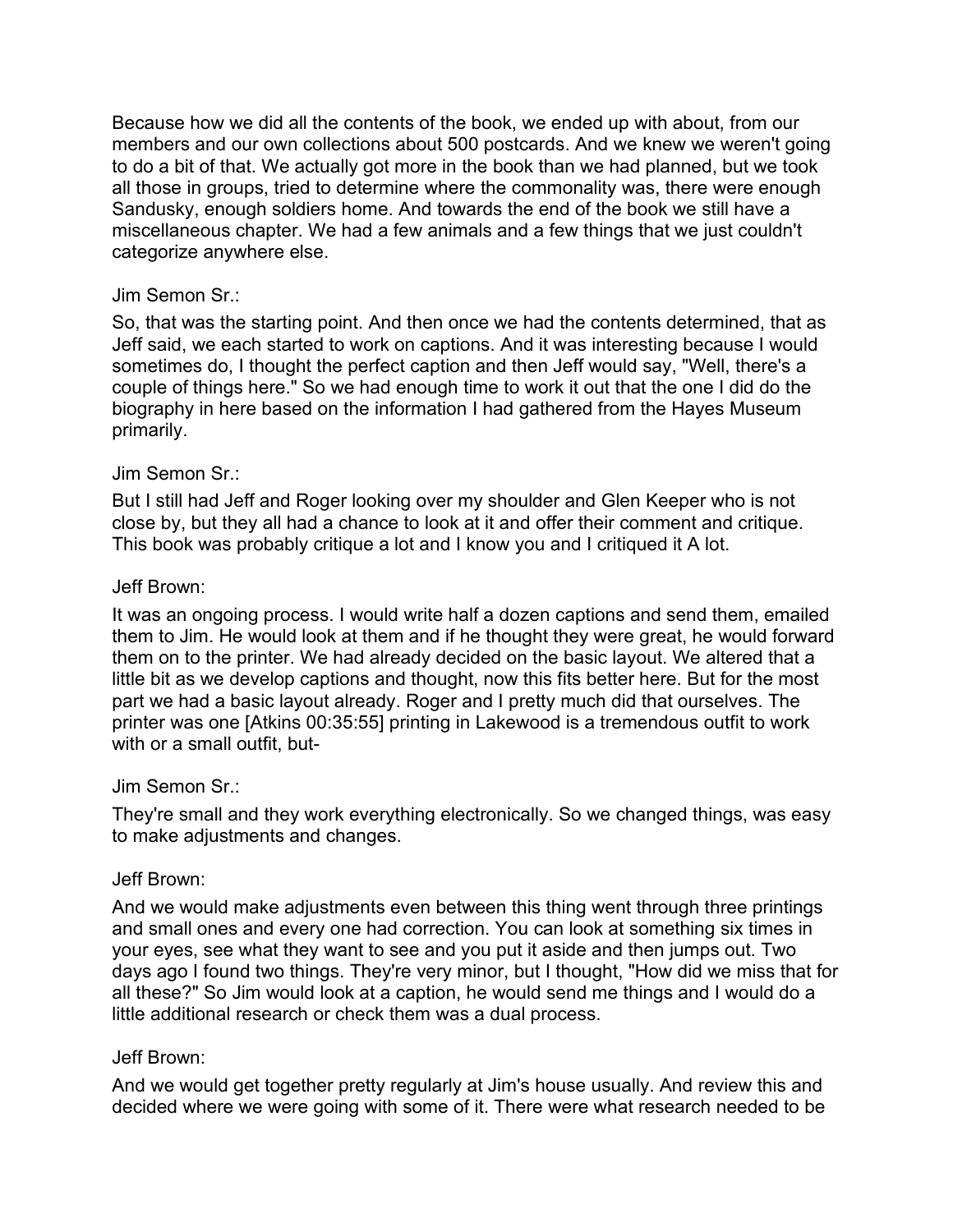done. And I was fortunate. I mean I came in as the junior member of this, but I think Jim and I worked very well. I certainly felt fortunate in working with Jim. I've done some other books, coauthor, on my own. I have to say I enjoyed this process and to me it was a lot more rewarding than earlier things I had worked on.

## Jim Semon Sr.:

One of the nice things about self-publishing, pretty much make your own rules. Want you want it to look like, we didn't have to abide by size or, I know we would've had trouble if we were limited to captions. I know that would have been a problem.

## Jeff Brown:

It just wouldn't have flown.

## Jim Semon Sr.:

The bottom line was, we wanted this guy to be recognized and the Hayes group has sold a lot of these books. They were very, very pleased to put it on their shelf because no one had done this before. In fact, the descendant of Charles Stroman was very, very pleased that we did this book. But it was really just something we felt needed to be done.

## Jeff Brown:

In terms of laying it out, we would go up and meet with a printer and they would give us sample pages or even a draft when it got to the point of a draft and they were great to work with. So, "No, this is, we want this space like this. We want, this is, we want this image either craft or bigger."

## Nick Pavlik:

Were there any photos that you really, really loved and wanted to include but ended up not being able to.

Jeff Brown:

Yes.

Jim Semon Sr.:

Yeah, that's for sure. Because there are a lot of things in my collection that I would like to have had in there-

Jeff Brown:

That are not posted on this.

Jim Semon Sr.:

... To be honest, Jeff and I both liked trains, but we knew we couldn't make those a train boat. We want to make sure it was balanced, because some people would've said,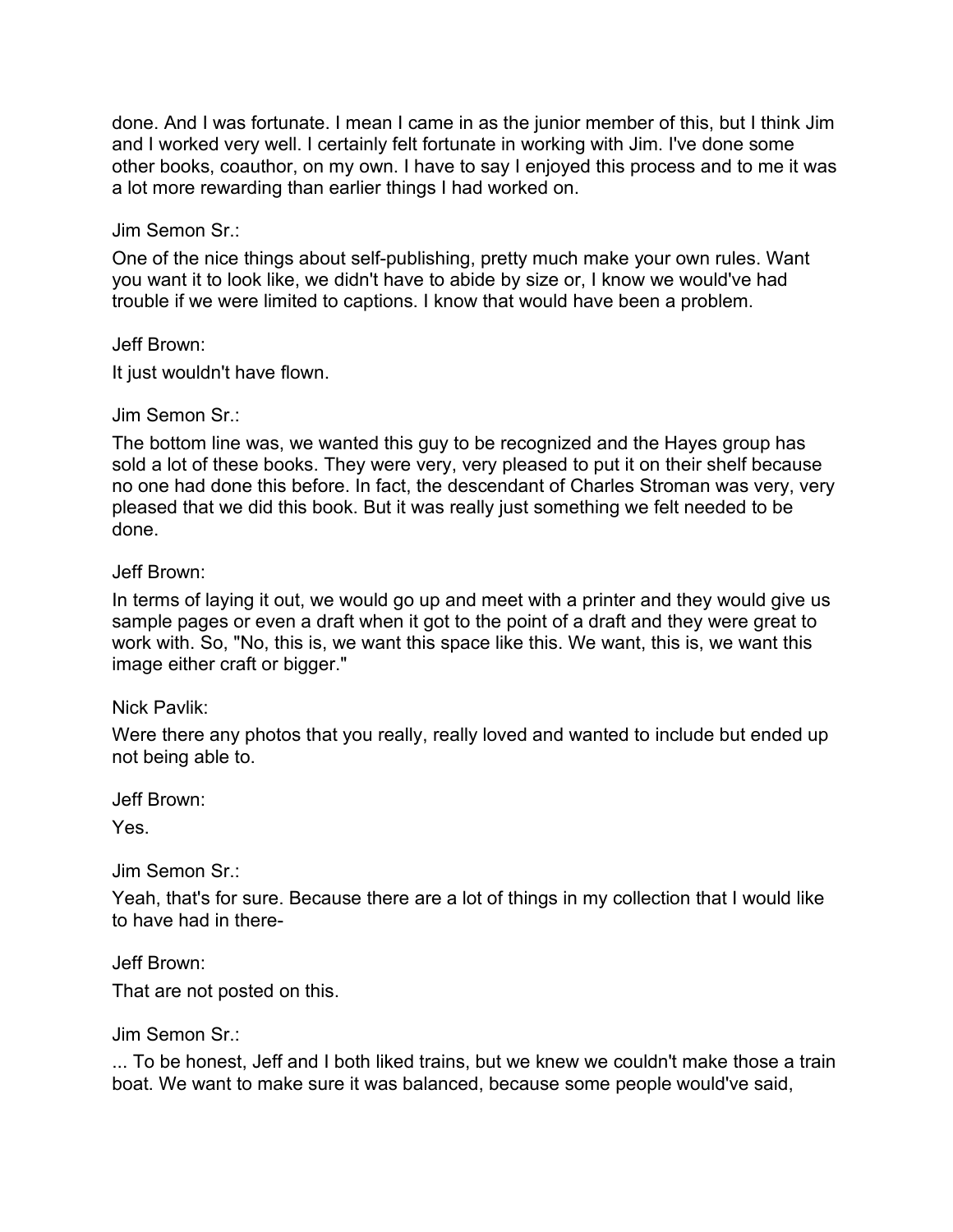"Why didn't you put more trains and more boats?" Well, "We would've loved to do that, but we didn't think that would present what the man did."

# Jeff Brown:

This image of Jim's, I mean, I haven't seen this one before, but this was taken out on Sandusky Bay bridge, it's the old Lake shore at Michigan Southern later than New York central main line across. Still in operation, Norfolk Southern runs today and runs 127 trains a day on that line. And to me, and that's just a fabulous, that trains at speed. It wasn't stopped. The engineer wasn't more than an advanced or the fireman to start putting out a lot of smoke to make a spectacular picture, which they do on these traverse runs and things.

# Jeff Brown:

I just think that's a great railroad photograph. It'd be nice to have if we'd had the luxury of doing a larger book to include more than as postcard, but because of the nature of the sponsor and the emphasis we were using on an image like this, we didn't use it because we've never found a postcard of that image.

## Jim Semon Sr.:

You mentioned that Bay bridge, the other thing that really impressed me was the fact that there was in the book you'll see bridge that the train goes through [crosstalk 00:39:37]. He had to be on top of that bridge with a tripod and a camera. Remember, this isn't in digital image time. He had one shot, one glass plate. You don't get a bunch of shots of it coming and going. He had one good job.

## Jeff Brown:

He's up on top of the bridge. Caught in his tripod and that huge camera, obviously the railroad had to have cooperated or at least the bridge tender cooperated with this there. This bridge had a bridge tender at the time.

# Jim Semon Sr.:

Those trains were traveling through there fast.

# Jeff Brown:

Fast. Lake shore was known for it's fast mail and they ran those trains at at least 60 miles an hour, I think, which was fast for that era.

## Jim Semon Sr.:

And after the train went through what Niebergall looked like. I mean the smoke and the steam and-

# Jeff Brown:

Cover with soot I'm sure. I think there's a copy of it here. And the New York central, they advertised their water level route. It went up through Albany and the Hudson River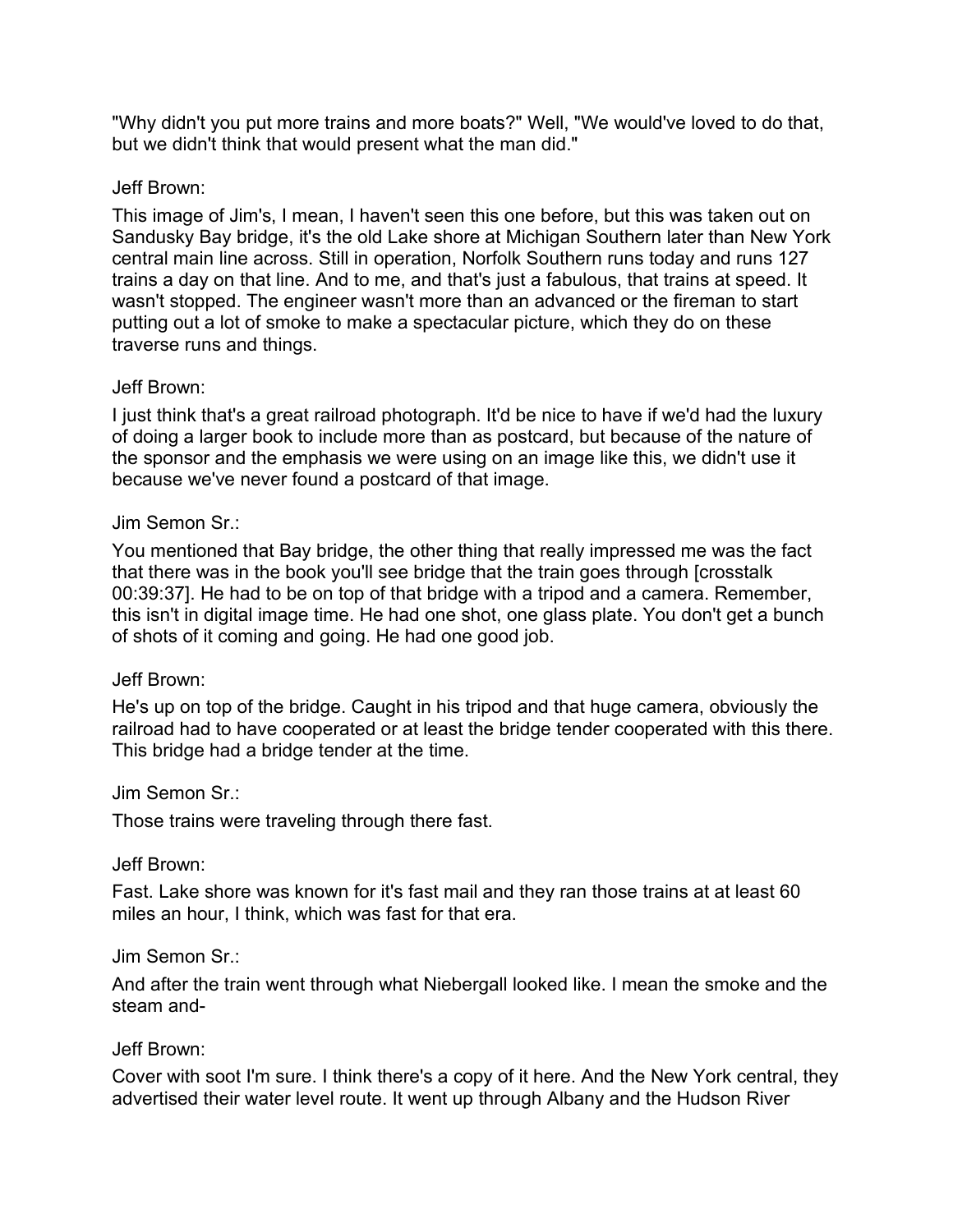Valley and then across it was unlike the Pennsylvania, their chief rival, which went over the mountains and had a lot of grades. The New York central, it's extensively advertised, their water liberal route, you can sleep, it's level and one of the ways they speed it up with time schedules of their passenger trains.

### Jeff Brown:

One of the things that's in the steam era, engines had to stop every so often and fill with water, as the water got too low in the tinder that the boiler blew up. So it was critical that they maintain enough water in the tinder and what the New York central did, I don't remember the exact intervals, they built track pans and-

Jim Semon Sr.:

This one was at Herron

#### Jeff Brown:

... this one was at Herron. And the tenders had a scoop underneath the tender and the firemen would lower the scoop and they would slow the speed. If it was too fast and there was a water tank and a pump and a long trough in between the rails filled with water and they'd lower the scoop into the trough and refill the tender at speed. It's a bit of a technologies today you can see that you have to have overflow valves because of the tender gets full and you're not done. You're still scooping, you'll blow up your Tinder with the water pressure or if you don't raise the Snoop in time and you hit the end of the pan, you're going to tear your scoop off the tender and cause all kinds of problems. So it was a bit... the idea was the train didn't have to slow down.

## Jeff Brown:

It could pick this up a speed and maintain a tight schedule and for Niebergall to capture in that kind of clarity on the track pants just East of Herron, New York central locomotive on a fast passenger train scooping. One of the things... this is one of Jim's images, this is a smaller line. The Lake here in Western crossing, the main line of the old Lake shore, that's Sandusky and from a railroad photography standpoint, that's a beautiful image.

## Jeff Brown:

It's perfectly composed just crossing the diamonds, a neat old engine and train and the alignment of the rails into the distance, his sense of perspective, his composition, and to capture it with this camera on a slow shutter speed at that exact precise moment that you want, to me speaks of an artistry and an expertise that really was quite rare for the era.

## Jim Semon Sr.:

This picture glow it just an example, this is what normally [inaudible 00:42:45] the train would be stopped to be a portrait. And in this case you see there were very few portraits. He liked action.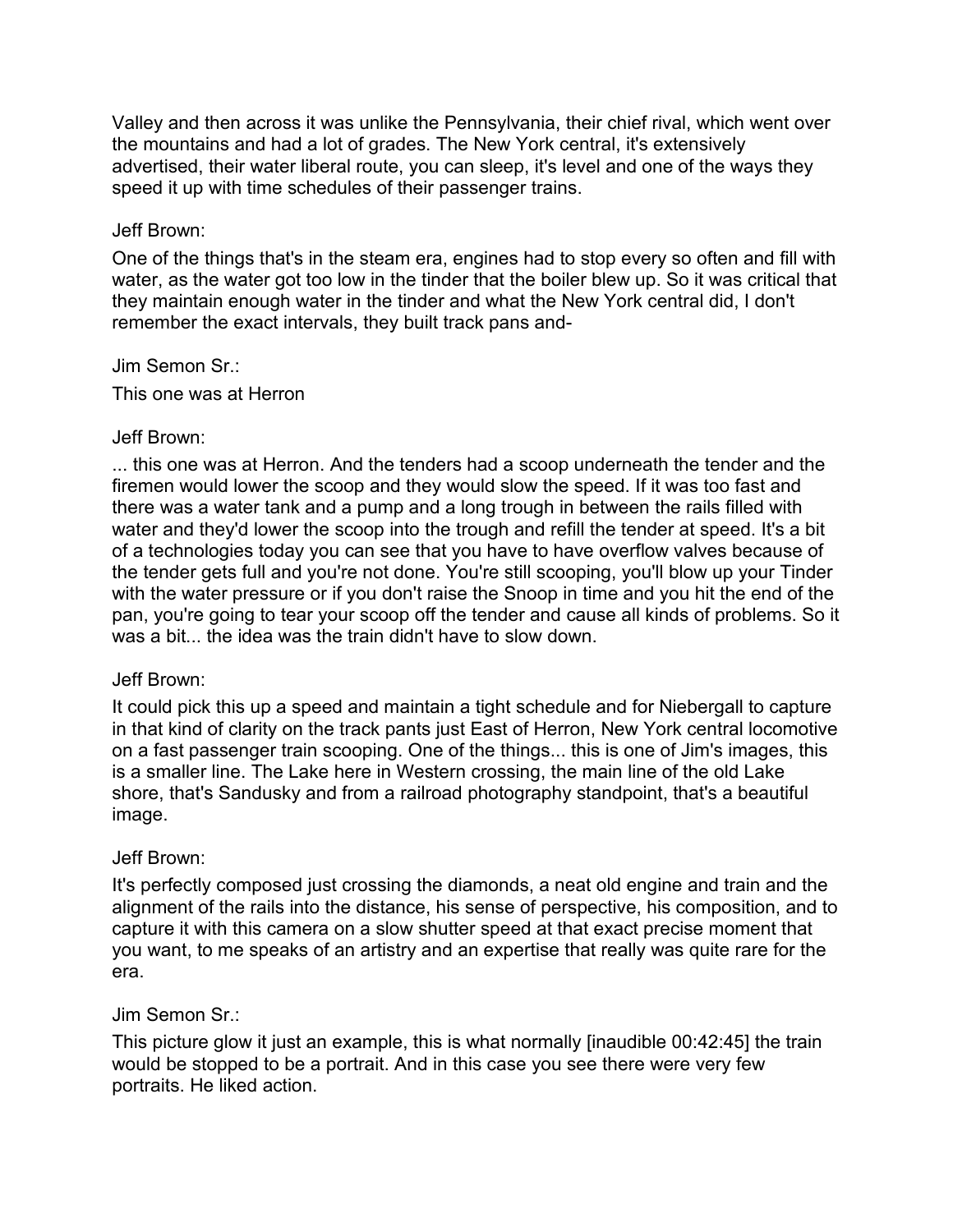Jeff Brown: He liked.

Jim Semon Sr.: And he was a master of that in our opinion.

Jeff Brown:

Yes.

Jim Semon Sr.:

And by the way, we did not crop anything. I mean this, whatever you see in the book is what the image was on the postcard. So in the age of digital photography and Photoshoping, as probably all of you know, you can really change things a lot and we chose not to do anything. We just reproduced what was on that postcard.

Nick Pavlik:

Could you say a bit about just some of the items that are on display over here?

Jeff Brown: Sure. Go ahead Jim.

Nick Pavlik:

What those are.

Jeff Brown:

Jeff knows this as well as I, but I'll start at this end. When I bought the camera from Mr. Bob Franks, along with the camera came two of these cases. I'm sure these are cases he brought with him from Germany or out of Fiberboard, but there were all kinds of boxes for lenses and stuff. There's all kinds of slide. This is for film, but there's also for glass plates. I have got two of those along with a camera and there's a photograph up on the edge of the camera, which is in our basement. But I it just because of the bellows and stuff, I hate to carry it.

Jeff Brown:

There's some pinholes in it already. And I've never taken that out of my basement since I've had, I've kind of keep it there. Well over here are... these are all my original Niebergall cards. Not all of these are in the book, but they were ones I just picked as an example of what is work. Here's shaft through the bridge. Early aircraft, he took some interesting shots of those. We talked about the cement works, automobiles, the new fire truck and Fremont. That's a made and run. Real interesting things. At any rate, the one that really caught my eye, true story. Jeff and I both are bidding on that card on eBay. I didn't know he was biding.

Jeff Brown: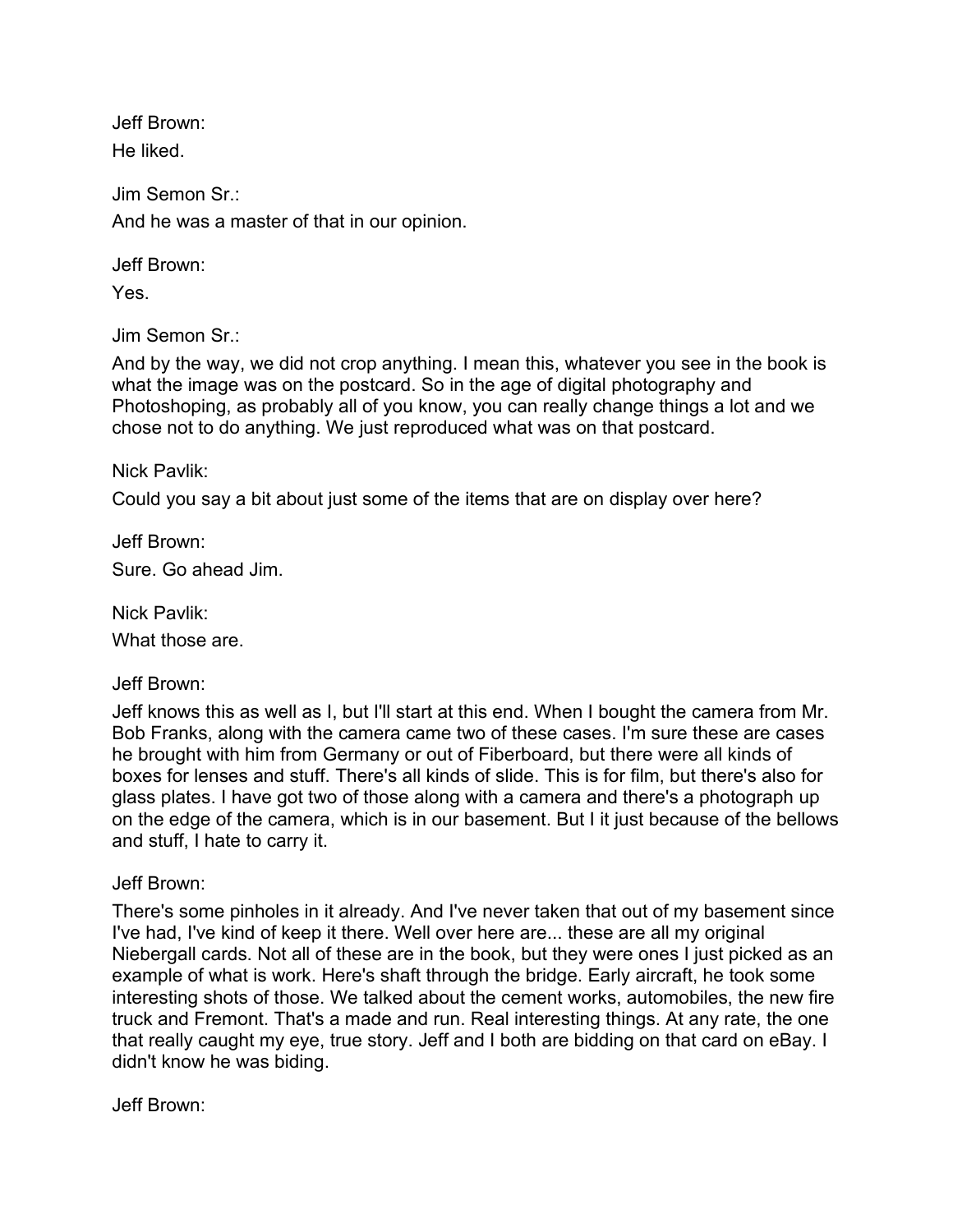We didn't know.

Jeff Brown:

I've paid way too much money for that card.

Jeff Brown:

I am bidding way too much. And I wouldn't have done it if I'd known he was doing. The only thing I could do on compensation, we both collect memorabilia and I had a free paint, a Clerestory stained glass window from a Winning Laker he wouldn't pass in the card. And I felt so badly because I cost him so much money for this card. I gave it to Jim. I thought maybe this will ease the pain a little bit for...

Jim Semon Sr.:

We're still friends.

Jeff Brown:

Thank you Jim.

Jim Semon Sr.:

We're still friends. And anyway, that card didn't make the book because that came online after the book was published. So, but the reason people like those real photo cards and story is especially you can blow them up. This is a blow up of the same card. And we found this extremely interesting, if he had put a couple of negatives together, he was a master at it because there's no indication at all of that image that they were sandwiched.

Jim Semon Sr.:

And we believe since our normally were three boats here, we believe he went out on a boat with that tripod, knew this guy was coming. Prearrange I sure, and got a shot of it coming out. This was coming up Columbus Avenue in Sandusky, but it's an amazing, amazing photograph. And it was really expensive.

Jeff Brown:

Too expensive, too expensive.

Jim Semon Sr.: Too expensive, but we got it. So-

Jeff Brown:

We got it.

Jim Semon Sr.:

... that story and-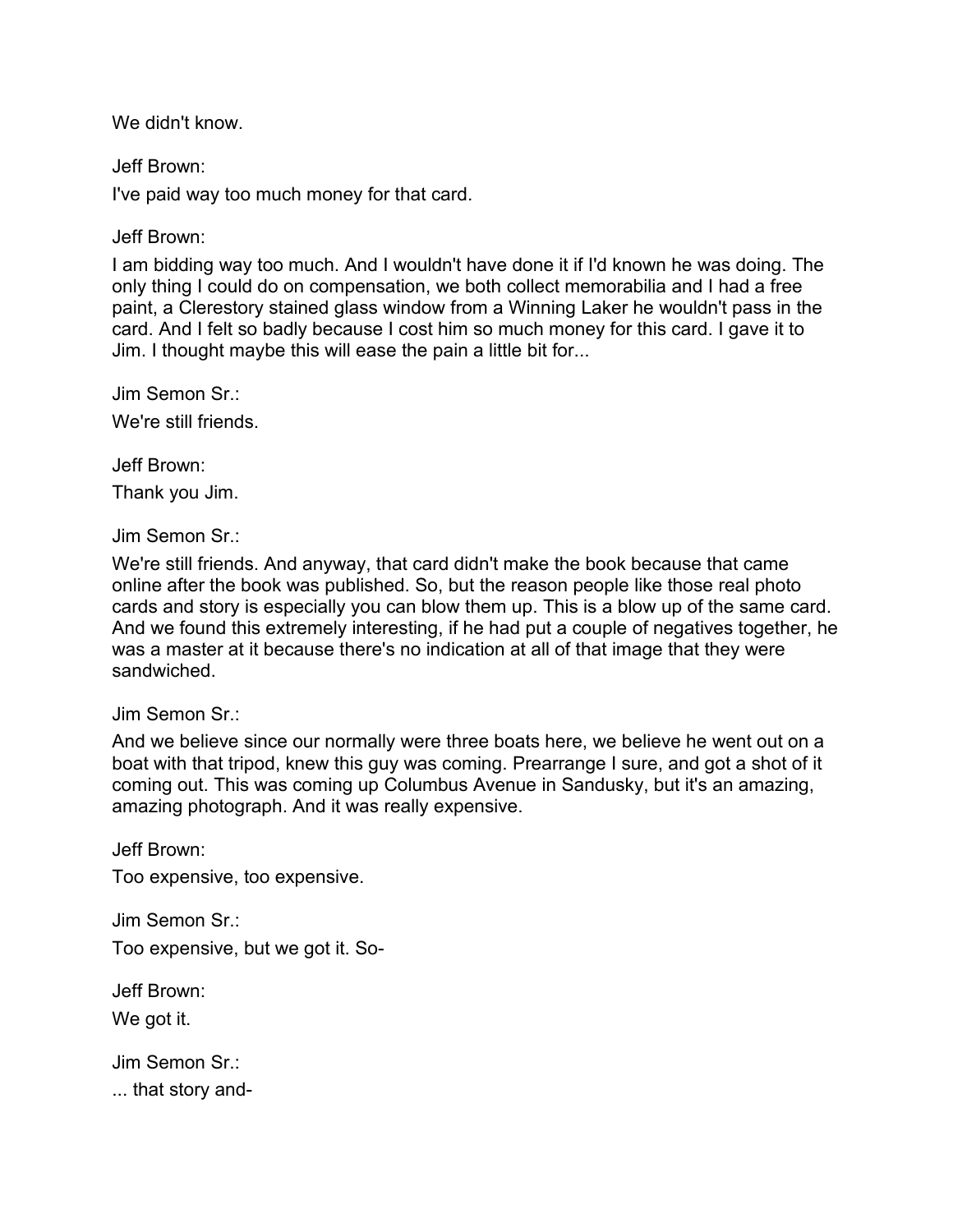Jeff Brown:

There are other pictures he did where he obviously climbed into a church steeple and probably set up in the Belfry to photograph an aircraft.

Jim Semon Sr.:

He was not afraid of Heights. He was not afraid of anything.

Jeff Brown:

No. He obviously not afraid of heights.

Jim Semon Sr.:

I was showing Jeff, this is a frame photograph that he gave to Mr Froman. He's written on the back as his writing. And [Paul Lanning 00:46:48], my High School English teacher gave this to me a long time ago. But this was something that he received from Charlie Froman who was a friend of his and I've had this displayed on my camera for a long time, but that's an original Niebergall enlargement.

Jim Semon Sr.:

And I think the rest of the things up here are some of his early photographs. We mentioned trucks. We all have a picture of a Clydesdale truck. I was pleased he went to Clydesdale and did some work. That's I think over at Bayview or is that?

Jeff Brown: I think Bayview or Venice.

Jim Semon Sr.: That's Venice.

Jeff Brown:

Venice.

Jim Semon Sr.: That's Venice.

Jeff Brown: Building or a bridge on the main line.

Jim Semon Sr.:

This was a later shot. This is in thirties of a group of men with the Lake shore electric. This was I think in 32 or 33. These are original prints of Niebergall's by the way. So these are things that I've collected over the years and have enjoyed having. But the real thing is that we're able to share this with other people. That's the benefit of this. And it's been fun.